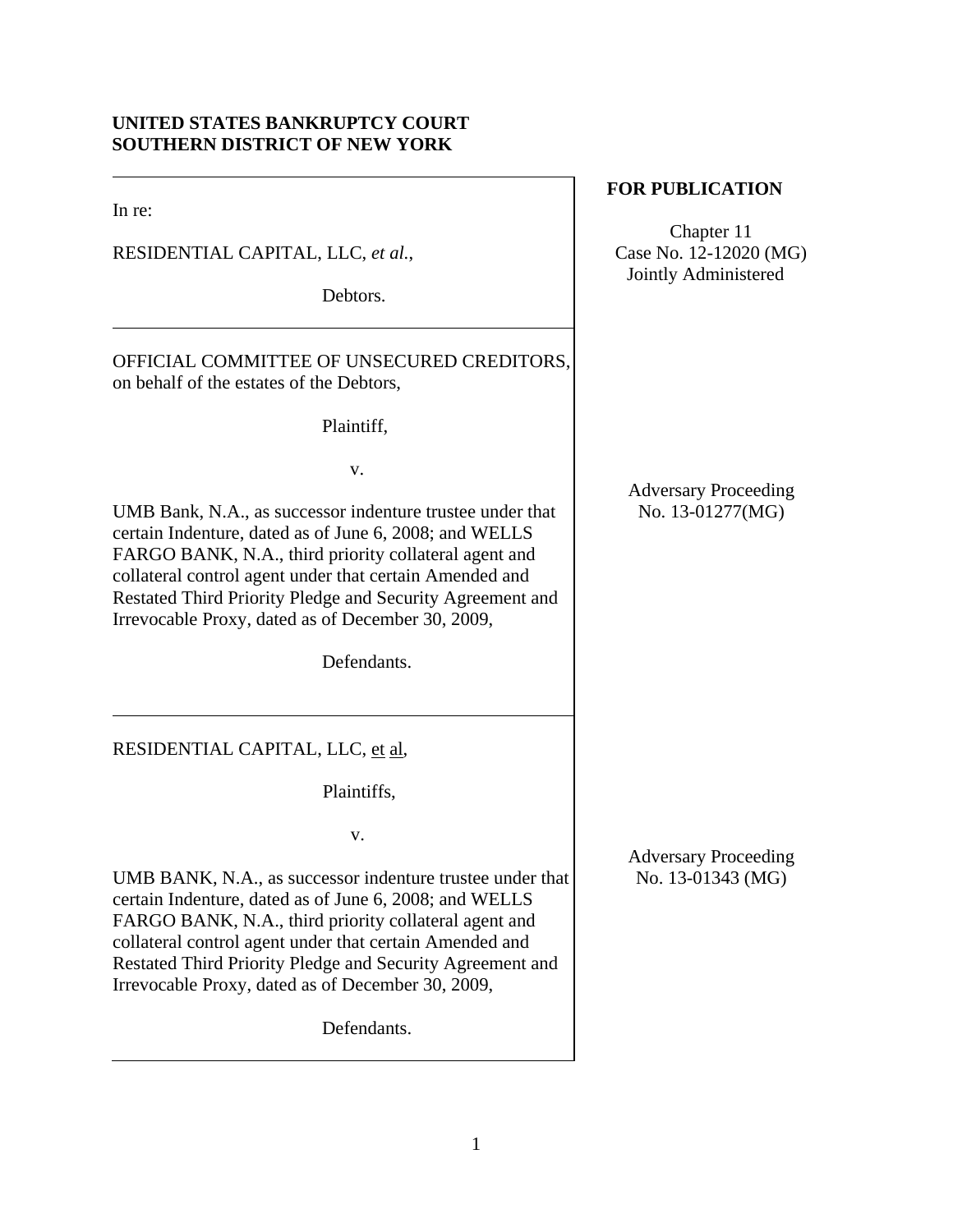# **MEMORANDUM OPINION DENYING WITHOUT PREJUDICE UMB BANK'S MOTION TO DISMISS COUNTS 3 AND 5, AND GRANTING IN PART AND DENYING IN PART THE COMMITTEE'S MOTION TO DISMISS CERTAIN JUNIOR SECURED NOTEHOLDER COUNTERCLAIMS**

### *A P P E A R A N C E S:*

AKIN GUMP STRAUSS HAUER & FELD LLP *Special Counsel to UMB Bank, N.A.*  One Bryant Park New York, NY 10036 By: David M. Zensky, Esq.

#### KRAMER LEVIN NAFTALIS & FRANKEL LLP

*Counsel for the Official Creditors' Committee*  1177 Avenue of the Americas New York, NY 10036 By: Gregory A. Horowitz, Esq. Kenneth Eckstein, Esq.

WHITE & CASE LLLP

*Attorneys for Ad Hoc Group of Junior Secured Noteholders* 1155 Avenue of the Americas New York, NY 10036 By: J. Christopher Shore, Esq.

MORRISON & FOERSTER LLP *Attorneys for Debtors* 

1290 Avenue of the Americas New York, NY 10104 By: Jamie A. Levitt, Esq.

CURTIS, MALLET-PREVOST, COLT & MOSLE LLP  *Conflicts Counsel to Debtors* 101 Park Avenue New York, NY 10178 By: Theresa Foudy, Esq.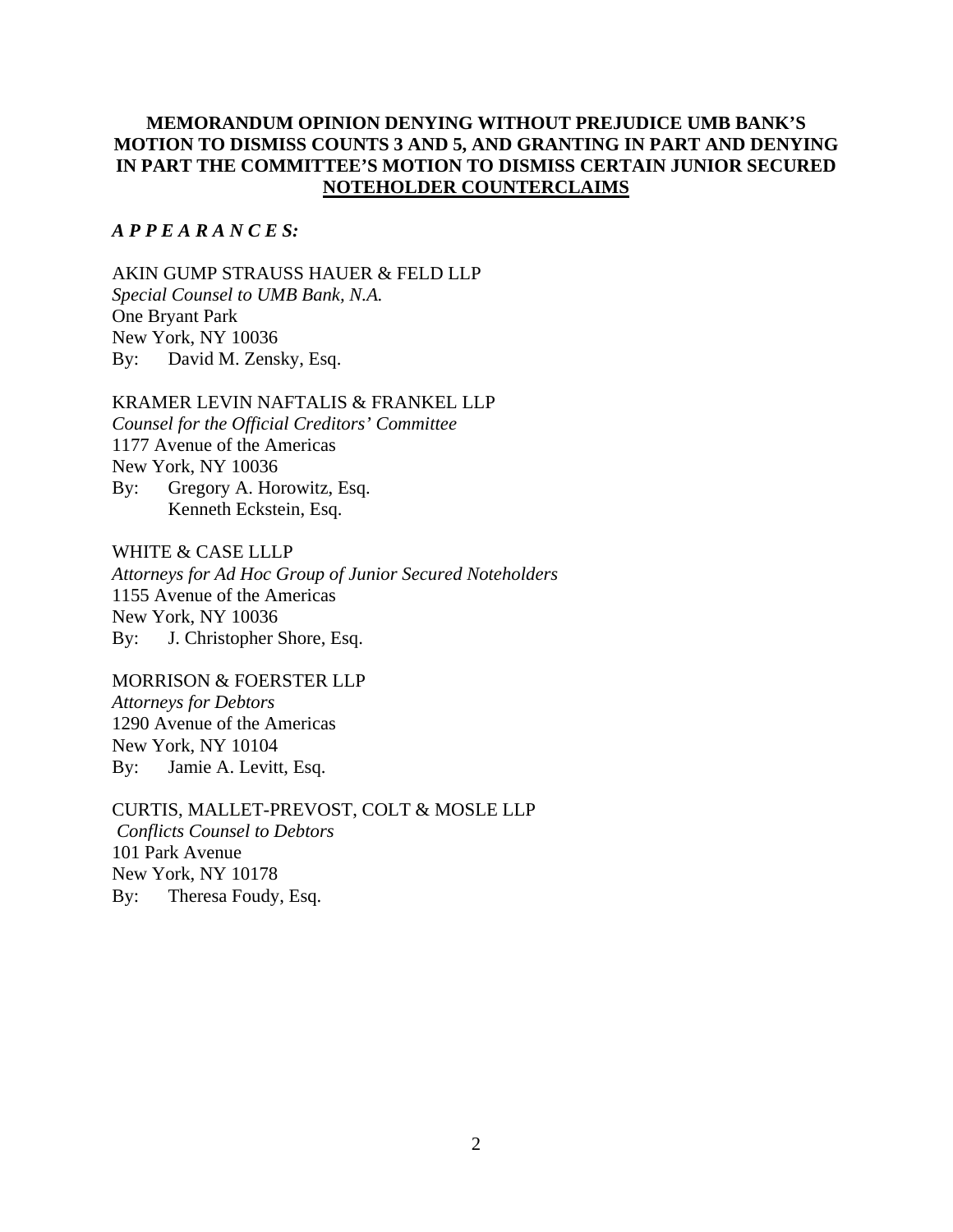### **MARTIN GLENN UNITED STATES BANKRUPTCY JUDGE**

Pending before the Court are two motions: (1) *Defendants UMB Bank, N.A. and the Ad Hoc Group of Junior Secured Noteholders' Motion to Dismiss in Part the Debtors' First Amended Complaint to Determine Extent of Liens and for Declaratory Judgment* ("Claim Motion," ECF Doc. # 52)<sup>1</sup>; and (2) *Debtors' and Official Committee of Unsecured Creditors' Motion to Dismiss Certain of the Defendants' Counterclaims* ("Counterclaim Motion," ECF Doc. # 53). These motions relate to two Adversary Proceedings: the first, filed on February 28, 2013, by the Official Committee of Unsecured Creditors ("Committee") against UMB Bank, N.A., as successor indenture trustee ("UMB") under that certain Indenture, dated as of June 6, 2008 (the "Indenture"), and Wells Fargo Bank, N.A. ("Wells Fargo"), as third priority collateral agent and collateral control agent ("Collateral Agent") under an Amended and Restated Third Priority Pledge and Security Agreement and Irrevocable Proxy, dated as of December 30, 2009 (the "JSN Pledge Agreement") ("Committee Adversary Proceeding," Adv. Pro. 13-01277 (MG)); the second, filed on May 3, 2013, by the Debtors against UMB and Wells Fargo ("Debtors' Adversary Proceeding," Adv. Pro. 13-01343 (MG)). On June 21, 2013, the Court consolidated the two cases. Following consolidation, UMB and the Ad Hoc Group of Junior Secured Noteholders (the "JSNs," and together with UMB, the "Defendants") filed counterclaims against the Debtors and the Committee.

In the Claim Motion, the Defendants seek dismissal of two of the six counts asserted in the Debtors' Amended Complaint. The Debtors and the Committee filed a joint objection to the Motion (ECF Doc. # 63), and the Defendants filed a reply (ECF Doc. # 75).

 $\frac{1}{1}$ 

All ECF numbers referenced herein refer to the docket for 13-01277 unless otherwise noted.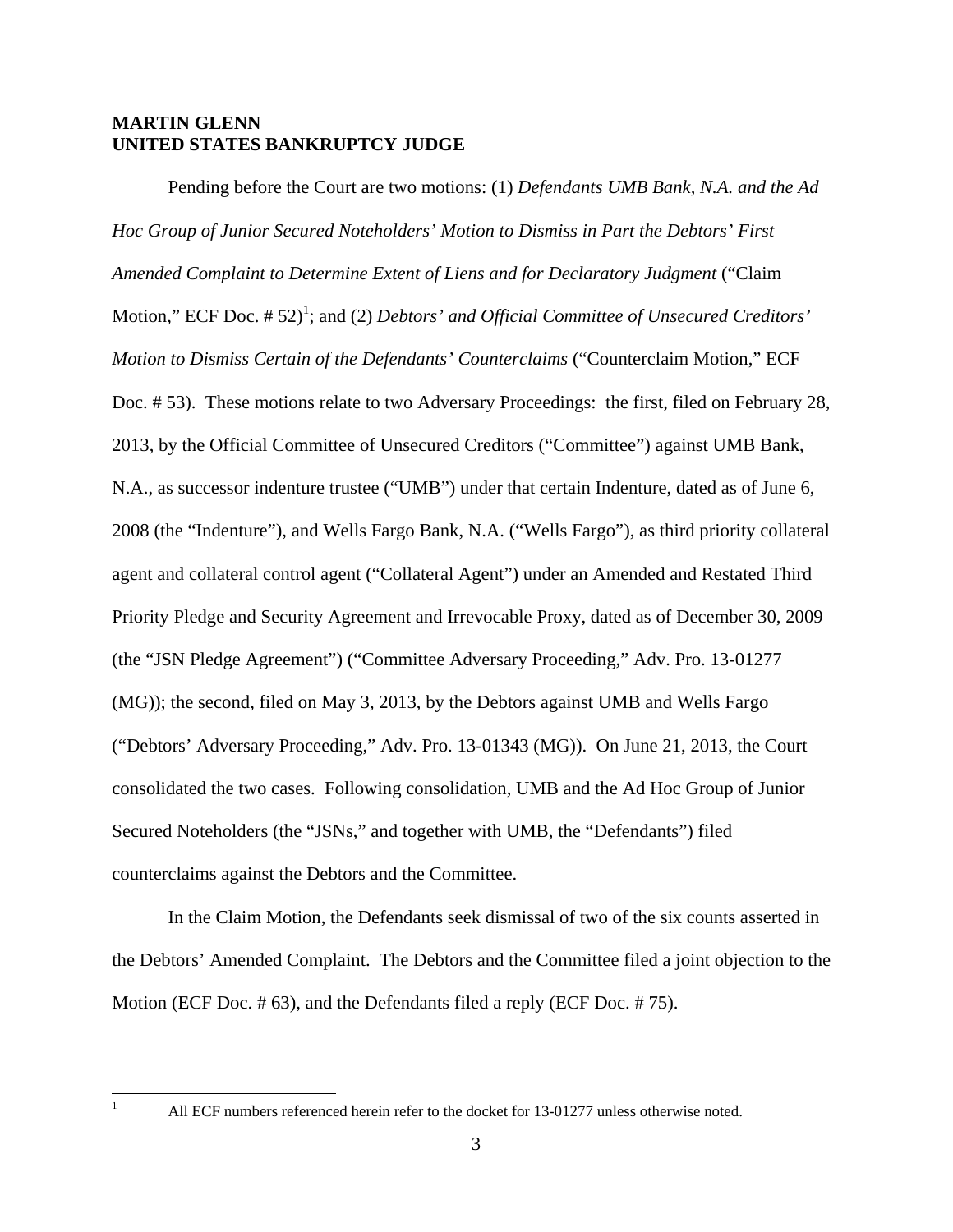In the Counterclaim Motion, the Debtors and the Committee (collectively, the "Plaintiffs") seek dismissal of fourteen Counterclaims (5–6, 7, 9, 22–25, 26–30, and 35) in the Committee Adversary Proceeding (*Answer, Affirmative Defenses, and Counterclaims of Defendants UMB Bank, N.A. and the Ad Hoc Group of Junior Secured Noteholders to Debtors' First Amended Complaint to Determine Extent of Liens and for Declaratory Judgment*, "JSN Counterclaims", ECF Doc. # 49, filed under seal). The Defendants filed an objection to the Counterclaim Motion ("Objection," ECF Doc. # 64), and the Plaintiffs filed a reply (ECF Doc. # 76).

The Court heard argument on the motions on August 28, 2013. Because a Phase I trial of the consolidated cases was already scheduled for October 15, 2013, the Court provided a bottom line ruling on the motions from the bench at the conclusion of the arguments, followed by entry of a written order on August 29, 2013 (ECF Doc. # 94), amended by agreement in one respect by an order entered on September 18, 2013 (ECF Doc. # 98). During the bench ruling, the Court stated that a written opinion would follow explaining the reasoning for the decision. This Opinion provides that explanation.

#### **I. BACKGROUND**

#### **A. Claim Motion Background**

On or about June 6, 2008, Residential Capital, LLC ("ResCap") entered into various financing transactions in connection with the issuance of approximately \$4 billion of 9.625% Junior Secured Guaranteed Notes Due 2015 ("Junior Secured Notes"). On December 30, 2009, ResCap and certain of its affiliates entered into the JSN Pledge Agreement (attached as Ex. C to *Adversary Complaint for Declaratory Judgment, Avoidance of Liens, and Disallowance of Claims*, "Compl.," ECF Doc. # 1), pursuant to which ResCap, GMAC Mortgage LLC ("GMACM"), Residential Funding Company, LLC ("RFC"), and certain other Debtor guarantors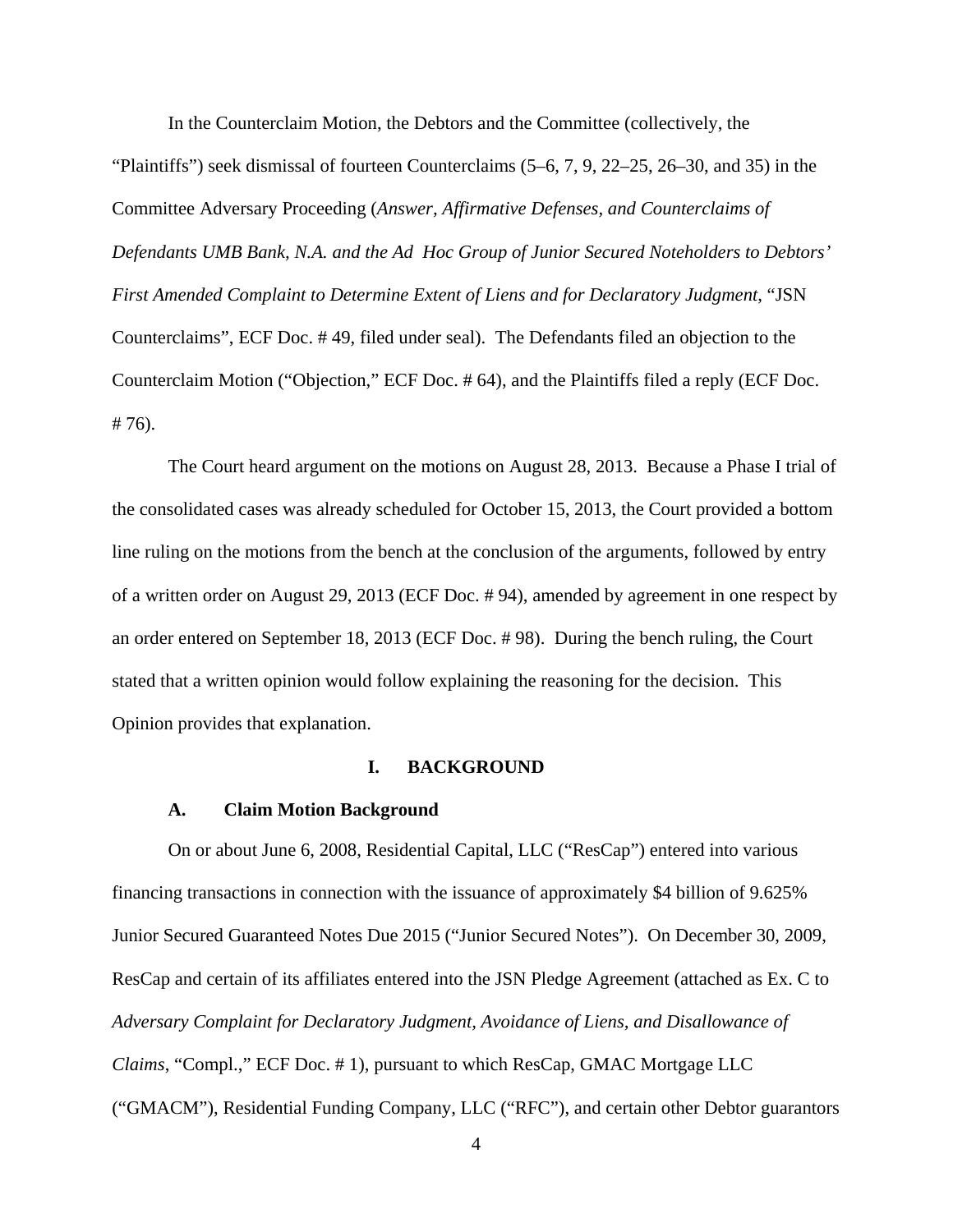ostensibly granted or guaranteed "all-asset" liens in favor of the JSNs (including liens on general intangibles), subject to numerous exclusions and carve-outs that significantly limited the scope of the grant. (*See First Amended Complaint to Determine Extent of Liens and for Declaratory Judgment*, 13-01343, ECF Doc. # 8 ("Am. Compl.") ¶ 18; JSN Pledge Agreement § § 2–5.)

In late 2008, Ally Financial, Inc. ("AFI"), as initial lender and lender agent, executed a \$430 million loan agreement with two ResCap subsidiaries as borrowers. (Am. Compl. 128.) AFI executed another \$370 million loan agreement in June 2009 with two ResCap subsidiaries as borrowers. On December 30, 2009, these two credit facilities were merged into a \$1.1 billion loan facility by and among RFC, GMACM, as borrowers, ResCap and other affiliates as guarantors, and AFI as agent and lender (the "AFI LOC"). (*Id*.)

Beginning in 2009, Wells Fargo, in its capacity as Collateral Agent for each of the AFI Senior Secured Credit Facility and the Notes, executed releases of AFI's and the JSNs' liens on the collateral in accordance with the terms prescribed by an Intercreditor Agreement<sup>2</sup> and the JSN Indenture. The releases included all Pledged Mortgage Loans, all Subject Mortgage Loans, and All Servicing Rights Collateral, among other assets. (JSN Counterclaims ¶ 77.) The Collateral Agent had the authority to release whatever liens the JSNs had been granted under the JSN Pledge Agreement because the agreement granted the security interests at issue "to the Third Priority Collateral Agent." (JSN Pledge Agreement § 2, at 13.)

The Collateral Agent also filed UCC financing statement amendments listing various categories of collateral being released. (*See* ECF Doc. # 8, Ex. F.) Shortly thereafter, some or all of the released collateral was pledged to support the AFI LOC. (Am. Compl. ¶ 30.) The

<sup>2</sup> The Intercreditor Agreement, dated June 6, 2008, was an agreement between (i) Wells Fargo, as first priority collateral agent for AFI, (ii) Wells Fargo, as second priority collateral agent for senior secured noteholders, (iii) Wells Fargo, as third priority collateral agent for junior secured noteholders, (iv) AFI, as agent for the lenders under an AFI credit facility, (v) U.S. Bank, as trustee under the indenture governing the senior secured notes, and (vi) U.S. Bank, as trustee under the JSN Indenture. (13-01343, ECF Doc. # 8-4.)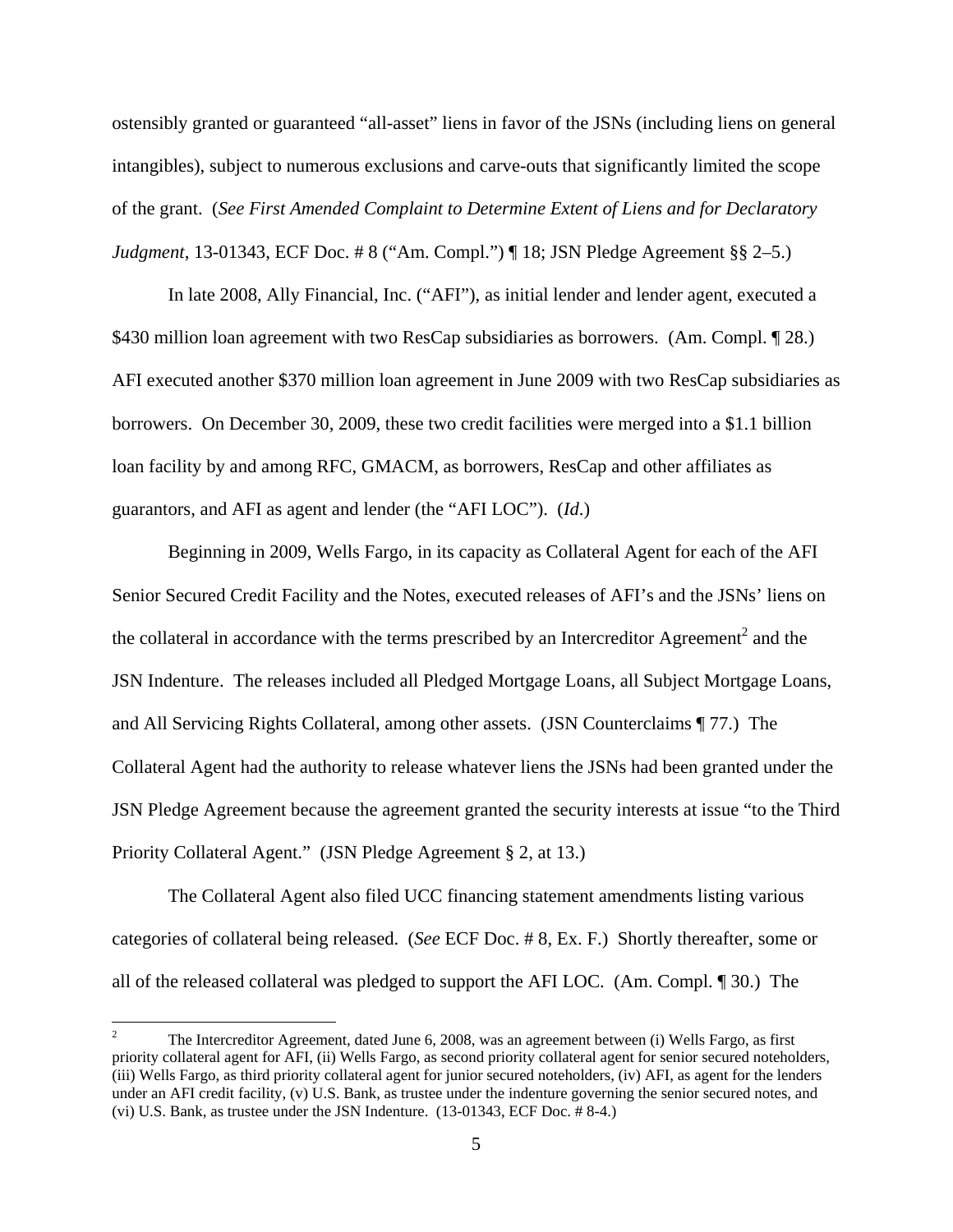JSNs do not allege that they ever challenged the collateral releases before May 14, 2012 (the "Petition Date").

On the Petition Date, each of the Debtors filed a voluntary petition for relief under chapter 11 of the Bankruptcy Code, and on May 16, 2012, the United States Trustee for the Southern District of New York appointed nine members to the Committee. Also on the Petition Date, the Debtors filed a motion seeking to use cash collateral to continue operating their businesses, a request that the Court granted on June 25, 2012 ("Cash Collateral Order," 12-12020, ECF Doc. # 491). Pursuant to the Cash Collateral Order, the Debtors stipulated to the validity of liens and security interests on all assets constituting "Collateral" under the Junior Secured Notes Documents. (*Id*. ¶ 5.) These stipulations ("Stipulations") provided the Committee with a time period to challenge the validity of the liens and security interests granted to the Secured Parties. (*Id*. ¶ 28.)

The Debtors' Complaint challenges certain liens and security interests stipulated to in the Cash Collateral Order and alleges that the JSNs are not oversecured under Bankruptcy Code section 506. The Complaint asserts six counts against the Defendants. The Defendants request that the Court dismiss the following counts:

- Count III: A declaratory judgment that the JSNs are not entitled to a lien on the assets that secure the AFI LOC or any other collateral that was released by the collateral agent under the JSN Indenture.
- Count V: A declaratory judgment that Defendants are undersecured because (i) to be oversecured, Defendants must be oversecured at any individual Debtor entity that has assets against which the Defendants assert liens, without reference to collateral at other Debtor entities; and (ii) Defendants are not oversecured at any individual Debtor entity against whose assets Defendants assert liens.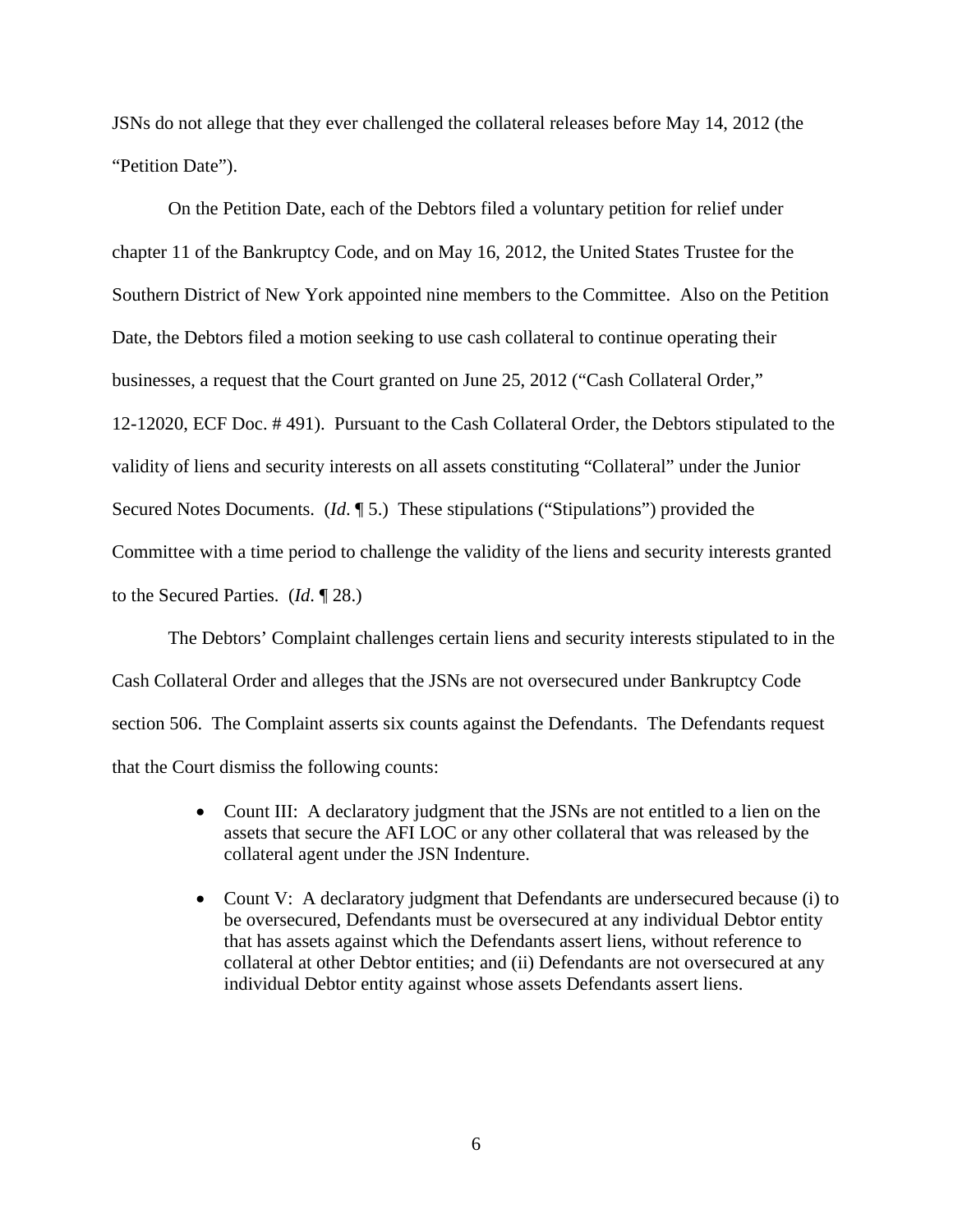#### **A. Counterclaim Motion Background**

After the Court entered the Cash Collateral Order, the Committee conducted an investigation and identified a \$1.1 billion discrepancy in the Debtors' prepetition and postpetition disclosures regarding Debtors' grants of liens on and security interests in certain of their assets to the Collateral Agent ("Notes Collateral"). The Debtors' audited financial statements for the year ended December 31, 2011, and unaudited financial statements for the quarter ended March 31, 2012 (the most recent statements before the Petition Date), describe the Junior Secured Notes as secured by the same \$1.3 billion in collateral that purportedly secures the AFI LOC. (Compl. ¶ 22.) According to the Debtors' Stipulations pursuant to the Cash Collateral Order, the Notes Collateral includes \$1.3 billion of assets listed in a column labeled "Ally Revolver" *and* an additional \$1.1 billion of assets listed in a "Blanket" column on Exhibit A to the Cash Collateral Order. (*Id*. ¶ 23.) The Committee claims that before the Petition Date, the Debtors' internal collateral tracking database identified only approximately \$1.3 billion in collateral securing the Junior Secured Notes and the AFI Revolver; nearly all of the "Blanket" collateral was identified as "Unpledged." (*Id*. ¶¶ 24–25.) The Committee also alleges that the Debtors failed to independently verify whether the Secured Parties had liens on the assets comprising "Blanket" property or whether any "Blanket" assets constitute Excluded Assets under the Notes Security Agreement. (*Id*. ¶ 26.) On December 26, 2012, the Court granted the Committee's motion (12-12020, ECF. Doc. # 1546), granting it standing to pursue the claims in its adversary complaint. (12-12020, ECF Doc. # 2518.)

On June 20, 2012, the Court directed that an examiner be appointed (12-12020, ECF Doc. # 454). On July 3, 2012, the Court approved Arthur J. Gonzalez as the examiner ("Examiner")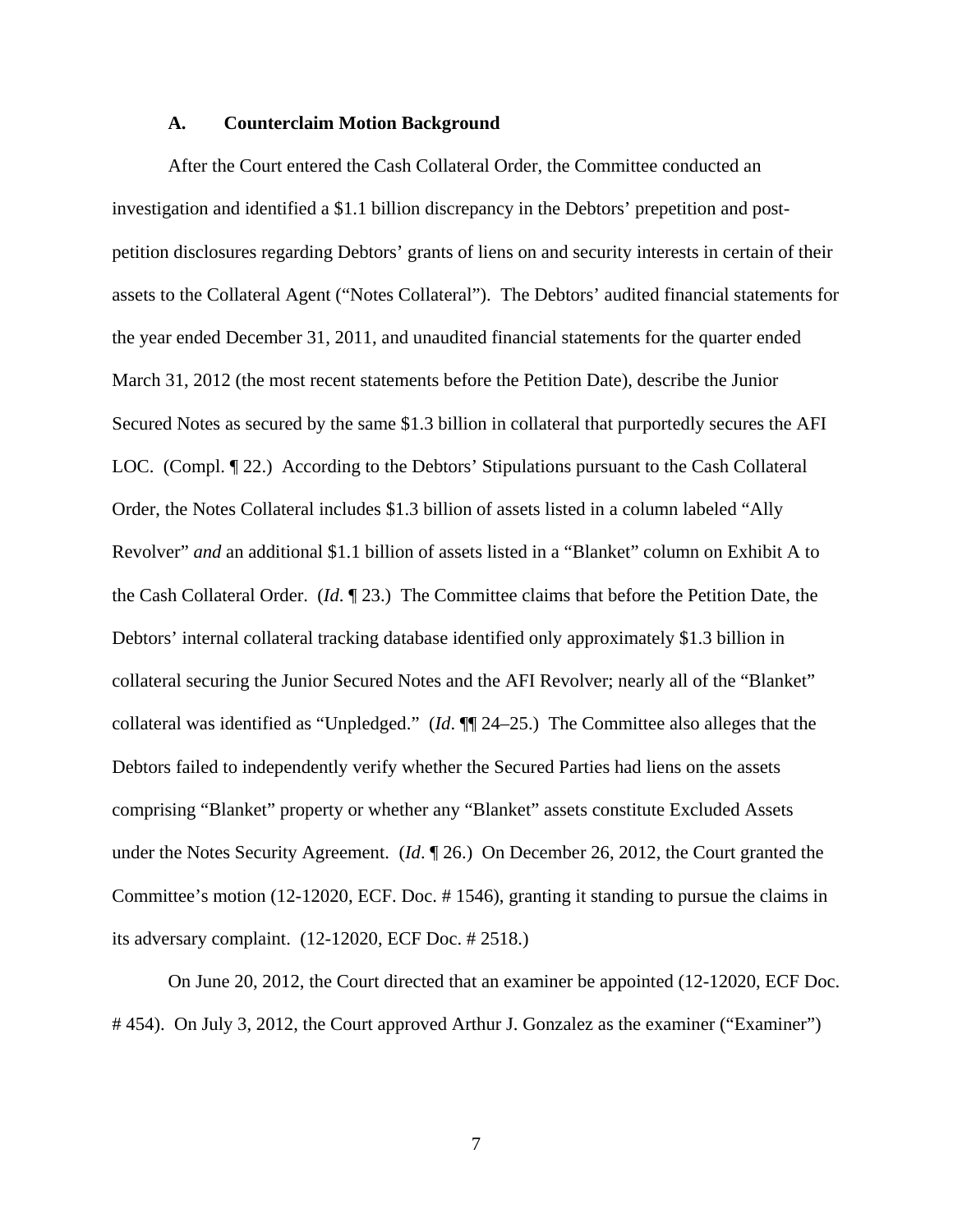(12-12020, ECF Doc. # 674), and on June 26, 2013, the *Report of Arthur J. Gonzalez, as Examiner* ("Examiner's Report") was made publicly available (ECF Doc. #3698).

On May 13, 2013, the Debtors, AFI, the Committee, and other claimants entered into a Plan Support Agreement containing a global settlement. Under the global settlement, in exchange for broad estate and third-party releases, AFI has agreed to pay \$2.1 billion to the Debtors ("Ally Contribution"). The JSNs contend that their purported liens entitle them to the proceeds or recoveries resulting from the settlement of several prepetition claims or causes of actions. (*See, e.g*., Objection at 16 n.11.)

Through the Committee Adversary Proceeding, the Committee seeks to determine (1) the extent of the liens securing the Junior Secured Notes, (2) whether the JSNs are oversecured and entitled to post-petition interest, and (3) the appropriate rate for any interest if applicable.

The Defendants assert that they had a secured claim in the amount of \$2.223 billion as of the Petition Date, including principal and accrued prepetition interest. Arguing that the JSNs are undersecured, the Committee estimates the value of the collateral securing the Junior Secured Notes at approximately \$1.69 billion. (*Memorandum of Law in Support of the Debtors' and the Official Committee of Unsecured Creditors' Motion to Dismiss Certain of the Defendants' Counterclaims*, ECF Doc. # 53 at 3.)

Whether the JSNs are oversecured or undersecured depends in part on what is included in their collateral. This, in turn, depends heavily on whether the prepetition release of collateral by the Collateral Agent was effective. The Debtors and the Committee assert that the JSN Pledge Agreement clearly states that Defendant Wells Fargo, as Collateral Agent, had the authority to release certain collateral, which it exercised with respect to some or all of the collateral at issue.<sup>3</sup>

 $\overline{a}$ 

<sup>3</sup> Consistent with the JSN Pledge Agreement, the original Uniform Commercial Code ("UCC") financing statements recording the liens identified Wells Fargo as the secured party. (*See* ECF Doc. # 54, Ex. 1.)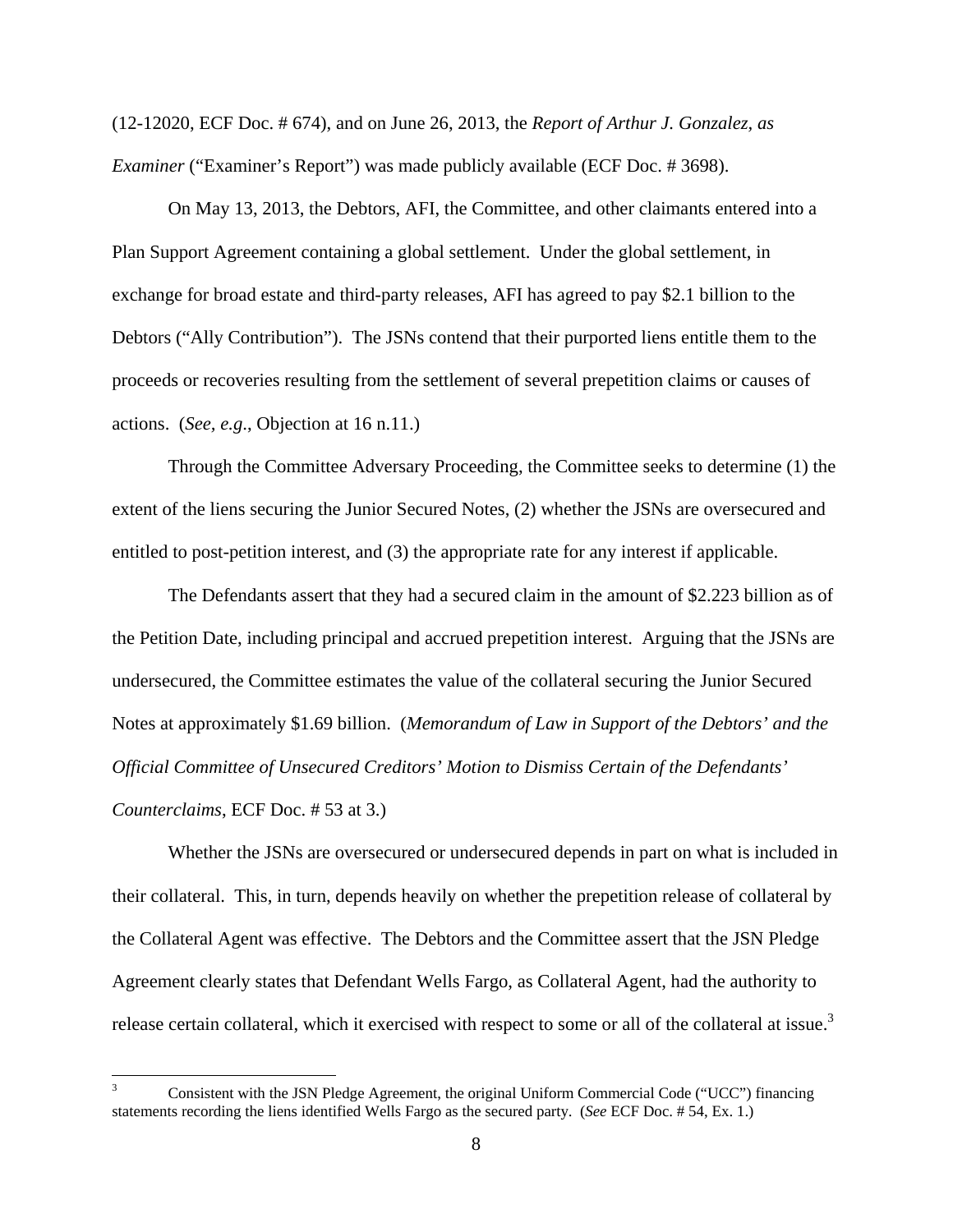Aside from the provisions discussed above, the Cash Collateral Order also authorized the Debtors to use the JSNs' Cash Collateral for certain purposes, and in exchange, the JSNs were provided with an adequate protection lien to the extent of any "aggregate diminution in value" of their collateral. (Cash Collateral Order ¶ 16.) The parties dispute whether there has been any such diminution in value.

The Committee argues that certain JSN assertions in their Counterclaims can be resolved as a matter of law.

Most of the JSNs' counterclaims seek a declaratory judgment. The Counterclaim Motion asks the Court to dismiss fourteen of these counterclaims, including:

- Counterclaim **Five**: Declaration that the collateral is sufficient to pay all interest at the default interest rate;
- Counterclaim **Six**: Declaration that the JSNs are entitled to post-petition interest at the default rate;
- Counterclaim **Seven**: Declaration that settlement recoveries by Debtors constitute JSN collateral;
- Counterclaim **Nine**: Declaration that proceeds of prepetition state law avoidance claims held by Debtor Obligors constitute JSN collateral;
- Counterclaim **Twenty-two**: Declaration that purported lien releases breached the JSN Indenture and JSN Pledge Agreement;
- Counterclaim **Twenty-three**: Declaration that purported lien releases on the purportedly released Mortgage Loans were ineffective releases of collateral in violation of the N.Y. UCC;
- Counterclaim **Twenty-four**: Declaration that the invalidation of any purported lien release renders the purportedly released collateral subject to legal or equitable liens in favor of the Junior Secured Notes;
- Counterclaim **Twenty-five**: Declaration that the Debtors must trace each existing unpledged asset to the purportedly released collateral;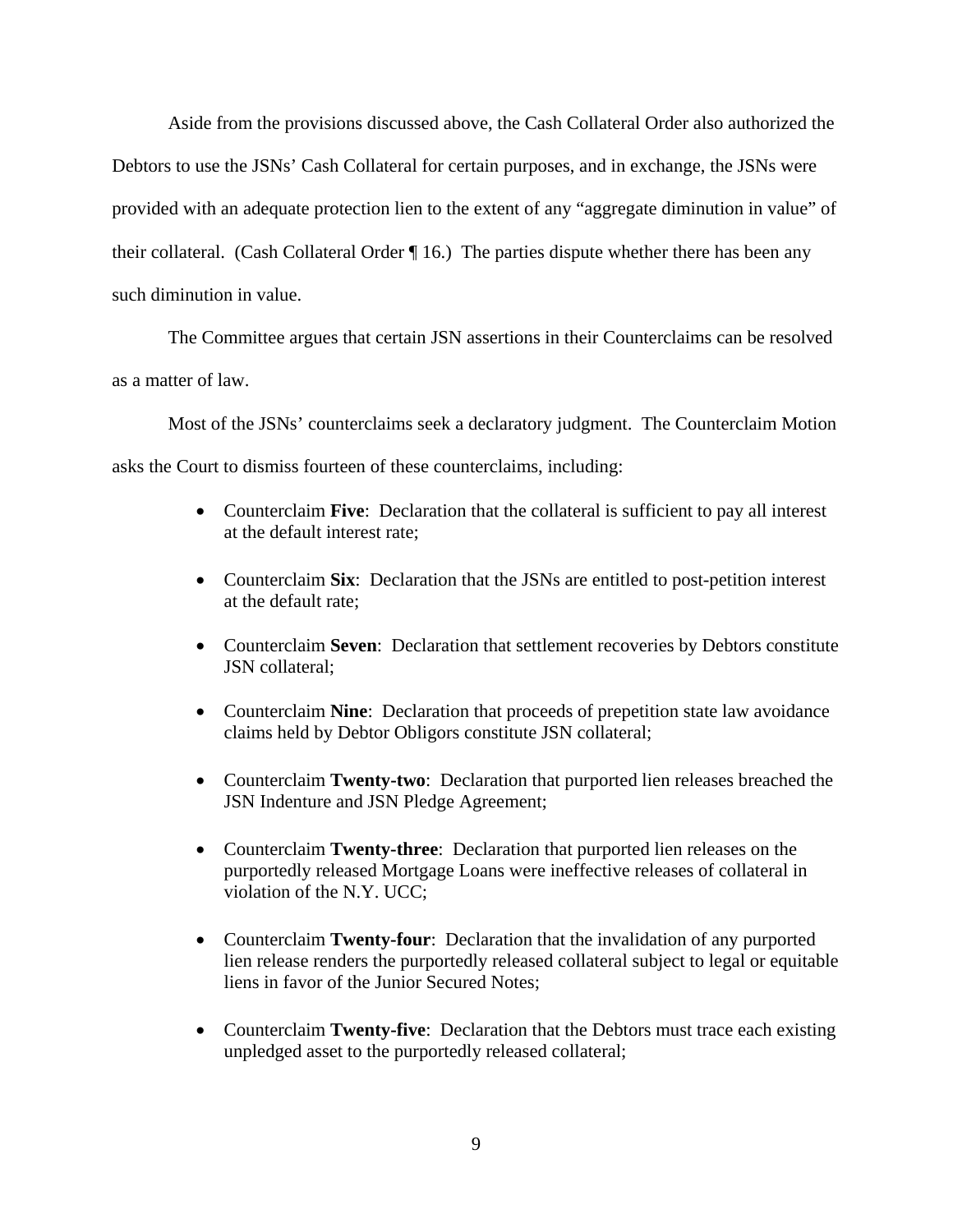- Counterclaim **Twenty-six**: Declaration that use of cash collateral results in diminution in the collateral's value;
- Counterclaim **Twenty-seven**: Enforcement of the Debtors' section 506(c) waiver to bar unauthorized attempts to recover costs of collateral collection;
- Counterclaim **Twenty-eight**: Declaration as to the exact quantum of the direct costs of liquidating collateral;
- Counterclaim **Twenty-nine**: Declaration determining the amount of the JSNs' adequate protection liens;
- Counterclaim **Thirty**: Reallocation of administrative expenses; and
- Counterclaim **Thirty-five**: Declaration as to Certain Claims Identified by the Examiner.

#### **II. DISCUSSION**

#### **A. Legal Standard**

Rule 12(b)(6) allows a party to move to dismiss a cause of action for "failure to state a claim upon which relief can be granted." FED. R. CIV. P. 12(b)(6). Rule 8(a)(2) requires a complaint to contain "a short and plain statement of the claim showing that the pleader is entitled to relief." FED. R. CIV. P.  $8(a)(2)$ . To survive a motion to dismiss pursuant to Rule 12(b)(6), "a complaint must contain sufficient factual matter, accepted as true, to 'state a claim to relief that is plausible on its face.'" *Ashcroft v. Iqbal*, 556 U.S. 662, 678 (2009) (quoting *Bell Atlantic Corp. v. Twombly*, 550 U.S. 544, 570 (2007)). Bankruptcy Rule 7012 makes Rule 12(b)(6) applicable to adversary proceedings.

Courts deciding motions to dismiss must accept all factual allegations as true and draw all inferences in favor of the non-moving party. *See Hilaturas Miel, S.L. v. Republic of Iraq*, 573 F. Supp. 2d 781, 797 (S.D.N.Y. 2008). The Court must also limit its review to facts and allegations contained in (1) the complaint, (2) documents either incorporated into the complaint by reference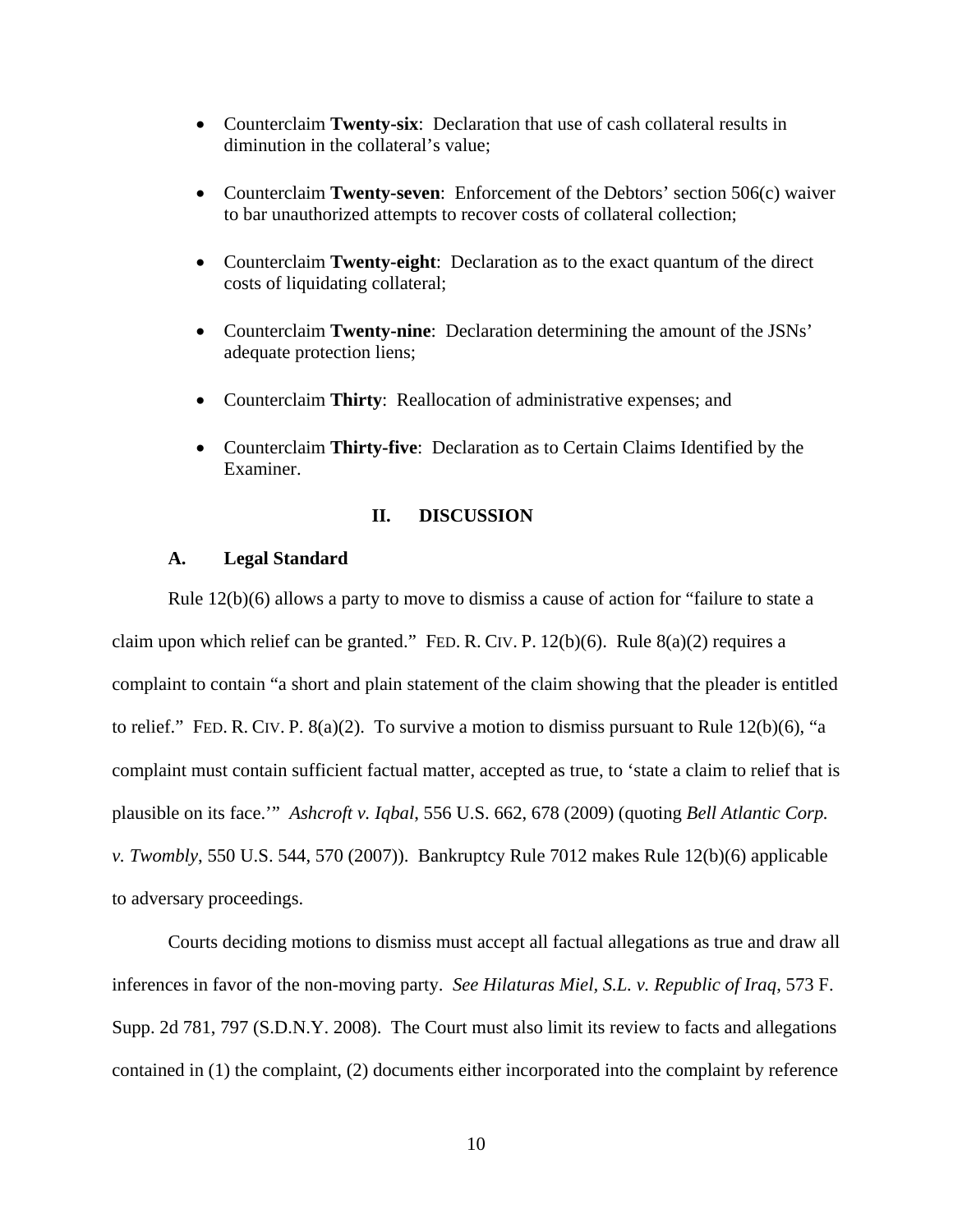or attached as exhibits, and (3) matters of which the court may take judicial notice. *See Blue Tree Hotels Inv. (Canada), Ltd. v. Starwood Hotels & Resorts Worldwide, Inc.*, 369 F.3d 212, 217 (2d Cir. 2004); *Chambers v. Time Warner, Inc.*, 282 F.3d 147, 153 (2d Cir. 2002).

Additionally, Courts may consider documents not attached to the complaint or incorporated by reference, but "upon which the complaint *solely* relies and which *[are] integral to the complaint*." *Roth v. Jennings*, 489 F.3d 499, 509 (2d Cir. 2007) (internal quotation marks omitted; emphasis in original) (quoting *Cortec Indus., Inc. v. Sum Holding L.P.*, 949 F.2d 42, 47 (2d Cir. 1991)); *see also Kalin v. Xanboo, Inc.*, No. 04 Civ. 5931(RJS), 2009 WL 928280, at \*4 (S.D.N.Y. Mar. 30, 2009); *Grubin v. Rattet (In re Food Mgmt. Grp.)*, 380 B.R. 677, 690 (Bankr. S.D.N.Y. 2008) (concluding that court may consider documents that have "not been incorporated by reference where the complaint relies heavily upon its terms and effect, which renders the document integral to the complaint") (internal quotation marks omitted).

In reviewing a Rule 12(b)(6) motion, the Court's objective is not to determine whether the claimant will succeed in her claim, but instead whether the claimant is entitled to support her claim by offering evidence. *Hilaturas,* 573 F. Supp. 2d at 797*.* Following the Supreme Court's decision in *Ashcroft v. Iqbal*, courts use a two-prong approach when considering a motion to dismiss. *See, e.g.*, *Weston v. Optima Commc'ns Sys., Inc.*, No. 09 Civ. 3732(DC), 2009 WL 3200653, at \*2 (S.D.N.Y. Oct. 7, 2009) (acknowledging a "two-pronged" approach to deciding motions to dismiss); *S. Ill. Laborers' and Emp'rs Health and Welfare Fund v. Pfizer, Inc.*, No. 08 CV 5175(KMW), 2009 WL 3151807, at \*3 (S.D.N.Y. Sept. 30, 2009) (same); *Inst. for Dev. of Earth Awareness v. People for the Ethical Treatment of Animals*, No. 08 Civ. 6195(PKC), 2009 WL 2850230, at \*3 (S.D.N.Y. Aug. 28, 2009) (same). First, the court must accept all factual allegations in the complaint as true, discounting legal conclusions clothed in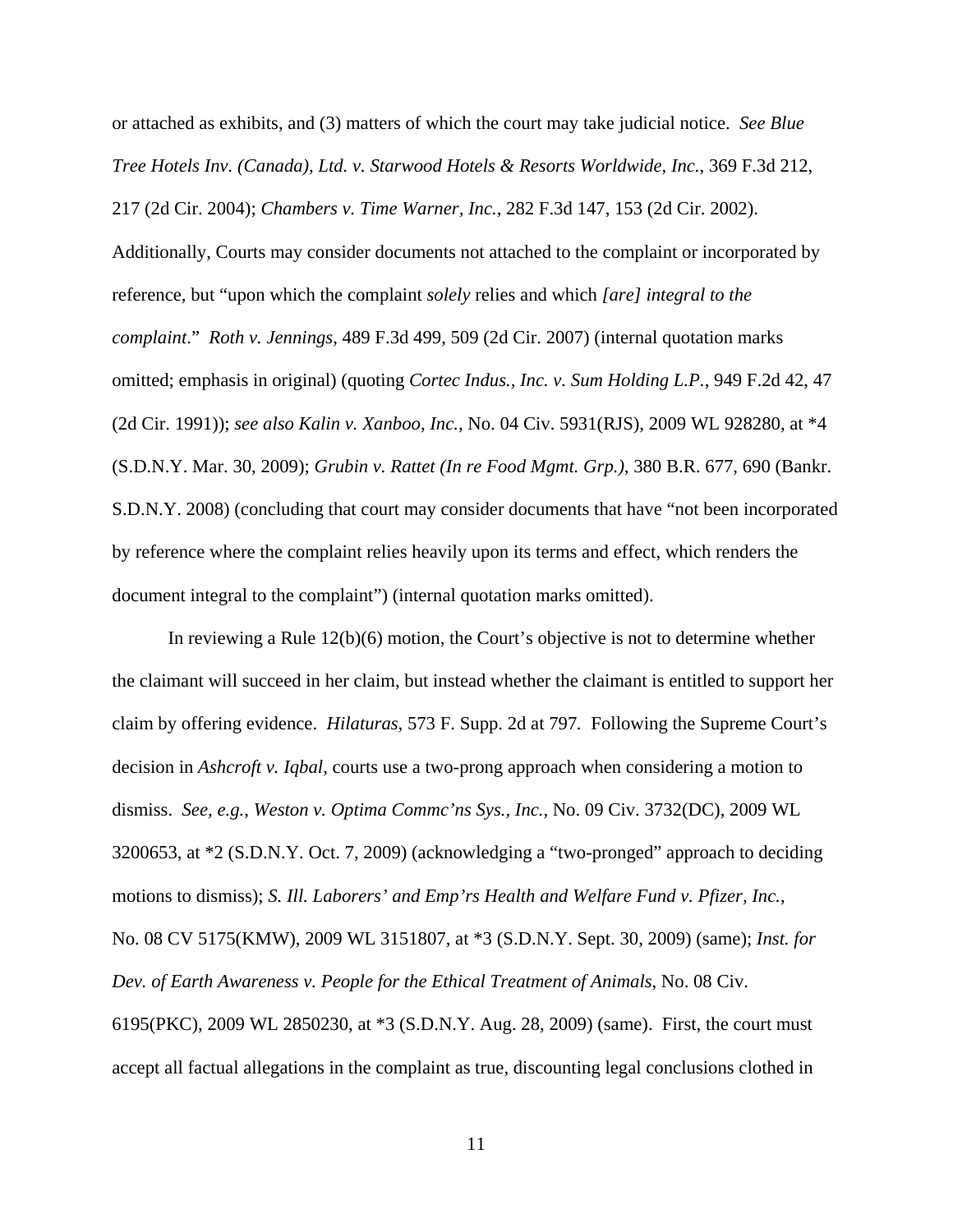factual garb. *See Iqbal*, 556 U.S. at 678; *Boykin v. Keycorp*, 521 F.3d 202, 204 (2d Cir. 2008). Second, the court must determine if these well-pleaded factual allegations state a "plausible claim for relief." *Iqbal*, 556 U.S. at 679.

Courts do not make plausibility determinations in a vacuum; it is a "context-specific task that requires the reviewing court to draw on its judicial experience and common sense." *Id*. A claim is plausible when the factual allegations permit "the court to draw the reasonable inference that the defendant is liable for the misconduct alleged." *Id.* at 678 (citing *Twombly*, 550 U.S. at 556). Meeting the plausibility standard requires a complaint to plead facts that show "more than a sheer possibility that a defendant has acted unlawfully." *Id.* (citing *Twombly*, 550 U.S. at 556). A complaint that only pleads facts that are "merely consistent with a defendant's liability" does not meet the plausibility requirement. *Id.* (internal quotation marks omitted). "A pleading that offers labels and conclusions or a formulaic recitation of the elements of a cause of action will not do." *Id.* (internal quotation marks omitted). "Threadbare recitals of the elements of a cause of action, supported by mere conclusory statements, do not suffice." *Id.* (citing *Twombly*, 550 U.S. at 555).

#### **B. The Court Declines to Rule on the Claim Motion until after Holding an Evidentiary Hearing.**

Through the Claim Motion, the Defendants seek dismissal of Counts III and V of the Debtors' First Amended Complaint which, respectively, request a declaratory judgment that (i) the JSNs are not entitled to a lien on collateral that was released by the Collateral Agent, and (ii) the JSNs are undersecured because Defendants are not oversecured at any one Debtor entity.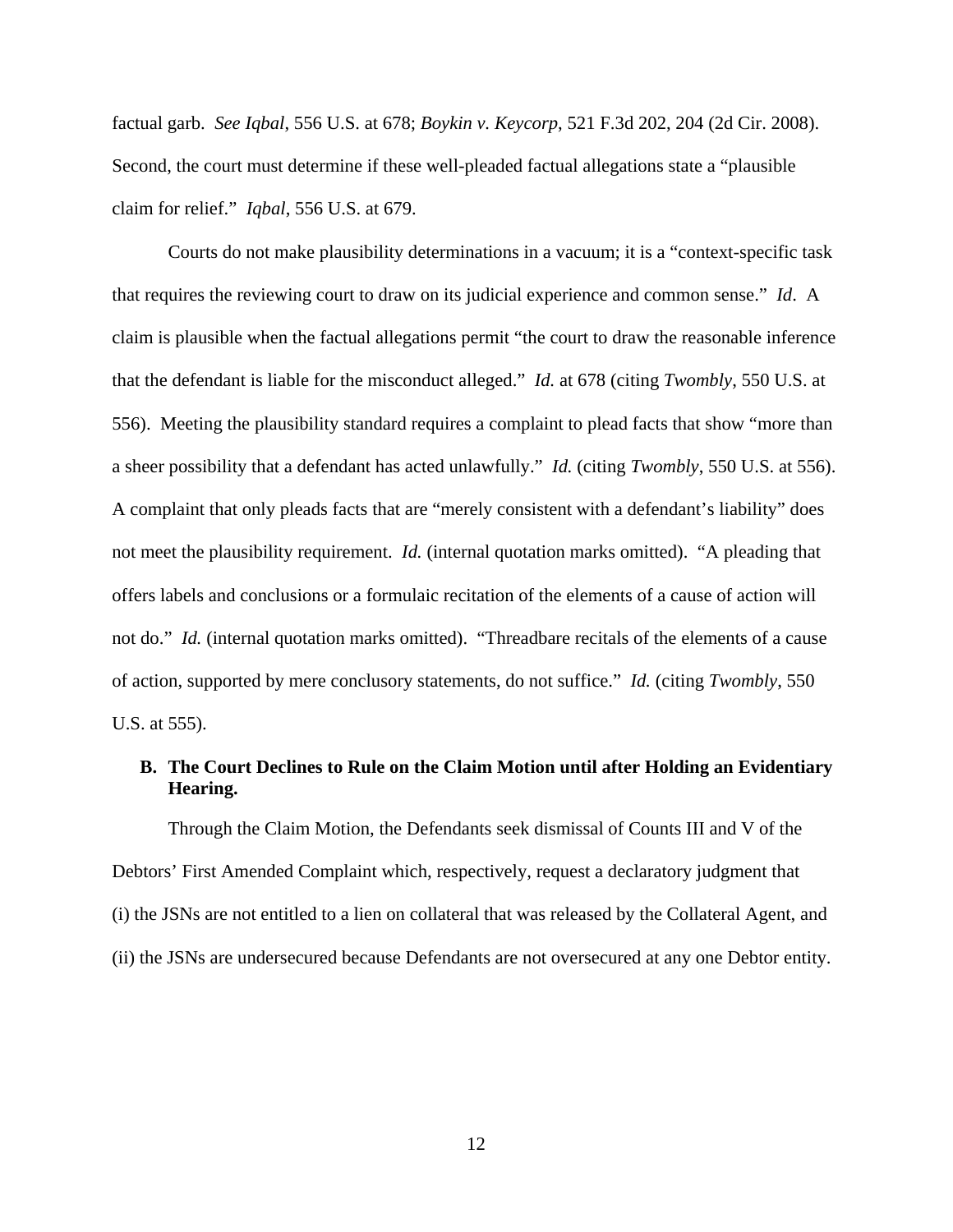*1. The Court Declines to Determine the Validity of Count III until a Fuller Factual Record is Developed* 

The Cash Collateral Order, which is a final order, provides the following stipulation

("Stipulation") by the Debtors:

[T]he liens and security interests granted to secure the Junior Secured Parties pursuant to the Junior Secured Notes Documents and in connection with the Junior Secured Notes [] are valid, binding, perfected, and enforceable first priority liens on and security interests in the personal and real property constituting "Collateral" under, and as defined in, the Junior Secured Notes Documents[.]

(Cash Collateral Order  $\P$  5(g).)

The Junior Secured Notes Documents are defined as "[the JSN Indenture], together with

the Junior Secured Notes, the Security Documents (as defined in the Indenture) and all other

documents executed in connection therewith." (*Id*. ¶ (I)(d).) And the JSN Indenture defines

"Security Documents" as:

the [JSN Pledge Agreement], any mortgages, the Intercreditor Agreement and all of the security agreements, pledges, collateral assignments, mortgages, deeds of trust, trust deeds or other instruments evidencing or creating or purporting to create any security interests in favor of the Collateral Agent or the Collateral Control Agent for its benefit and for the benefit of the Trustee and the Holders of the Notes.

(JSN Indenture § 1.01.)

The Defendants argue that, pursuant to the Cash Collateral Order and the governing

documents, the JSNs have a lien on any asset that constituted "Collateral" under the Junior

Secured Notes Documents when they were executed. The Debtors contend that the JSNs do not

have a lien on assets that once were "Collateral" under the Junior Secured Notes Documents, but

that were released by the Collateral Agent in 2009.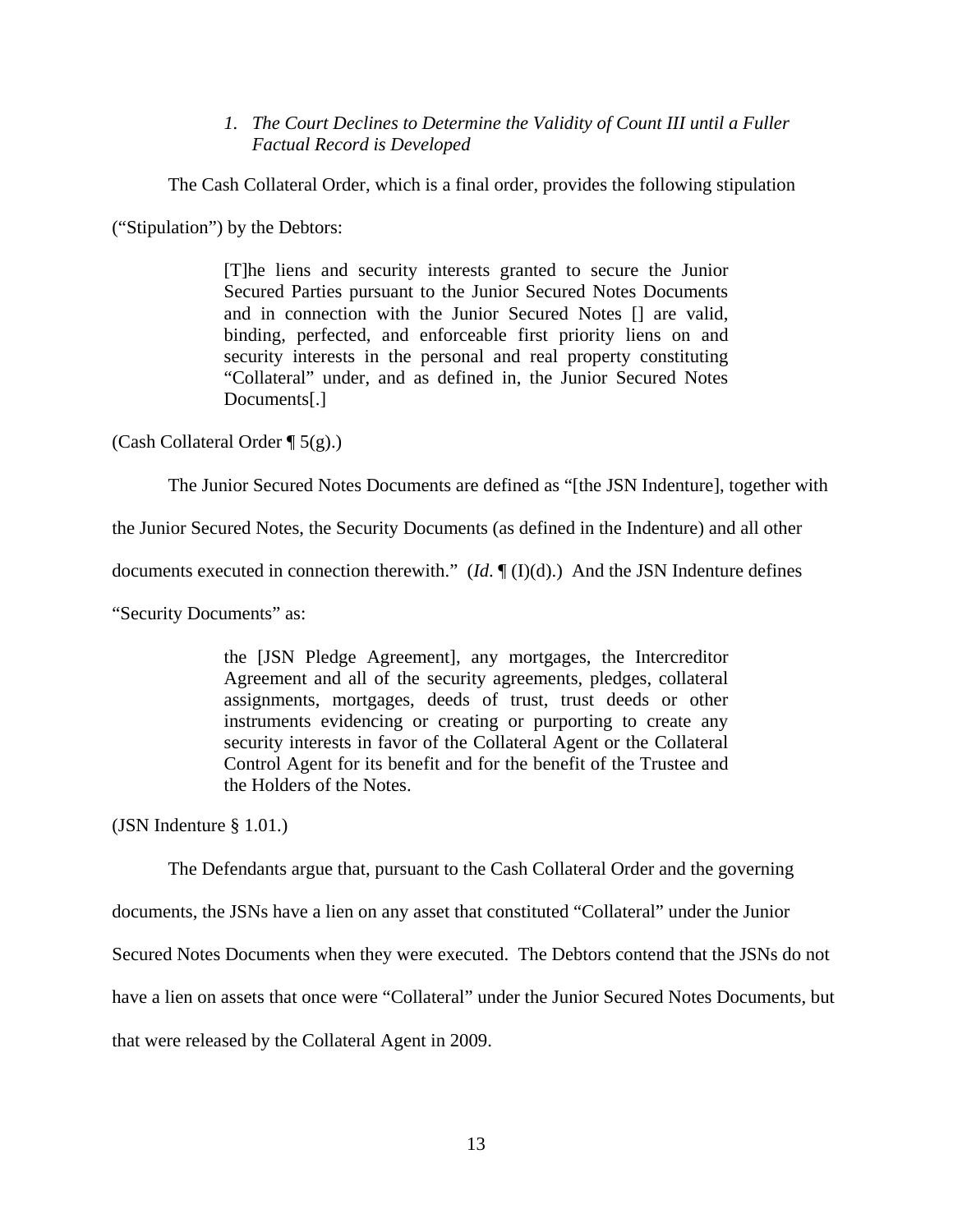The Defendants have not shown as a matter of law that the JSNs retained a security interest in assets that were previously part of its Collateral but that were subsequently released, and the Stipulation does not clearly state that the JSNs are entitled to such interest. In the *Memorandum Opinion Granting in Part and Denying in Part UMB Bank's Motion to Dismiss* (ECF Doc. # 74) (*see Official Committee of Unsecured Creditors v. UMB Bank, N.A. (In re Residential Capital, LLC)*, 495 B.R. 215 (Bankr. S.D.N.Y. 2013)), the Court refused to dismiss two counts asserted by the Committee against the Defendants in the Committee Adversary Proceeding because the Court could not determine based only on the pleadings whether the JSNs had a lien on collateral that had previously been released. Here, too, the Court would benefit from a greater factual record on this issue and therefore the Defendants' request to dismiss Count III is **DENIED** without prejudice.

#### *2. The Court Cannot Rule on Count V Based Solely on the Pleadings*

The Defendants argue that Count V should be dismissed for three reasons. First, according to the Defendants, every court that has applied section 506(b) in a multi-debtor case has done so by looking to the aggregate value of the property securing a creditor's claim at all affiliated debtor entities. Second, section 506 provides that a secured creditor is entitled to postpetition interest, fees, costs, and charges where the value of the property securing the creditor's claim is greater than the claim itself, and section  $102(7)$  of the Bankruptcy Code explicitly provides that "the singular includes the plural." 11 U.S.C. § 102(7). Based on this provision, the Defendants argue, courts in multi-debtor cases should treat the Code provisions that refer to a single debtor as referring to all debtors. Last, Defendants offer policy reasons in support of their argument.

Section 506(a) of the Code describes the extent to which an allowed claim is to be treated as a secured claim and how a secured claim is to be valued. It provides, in pertinent part: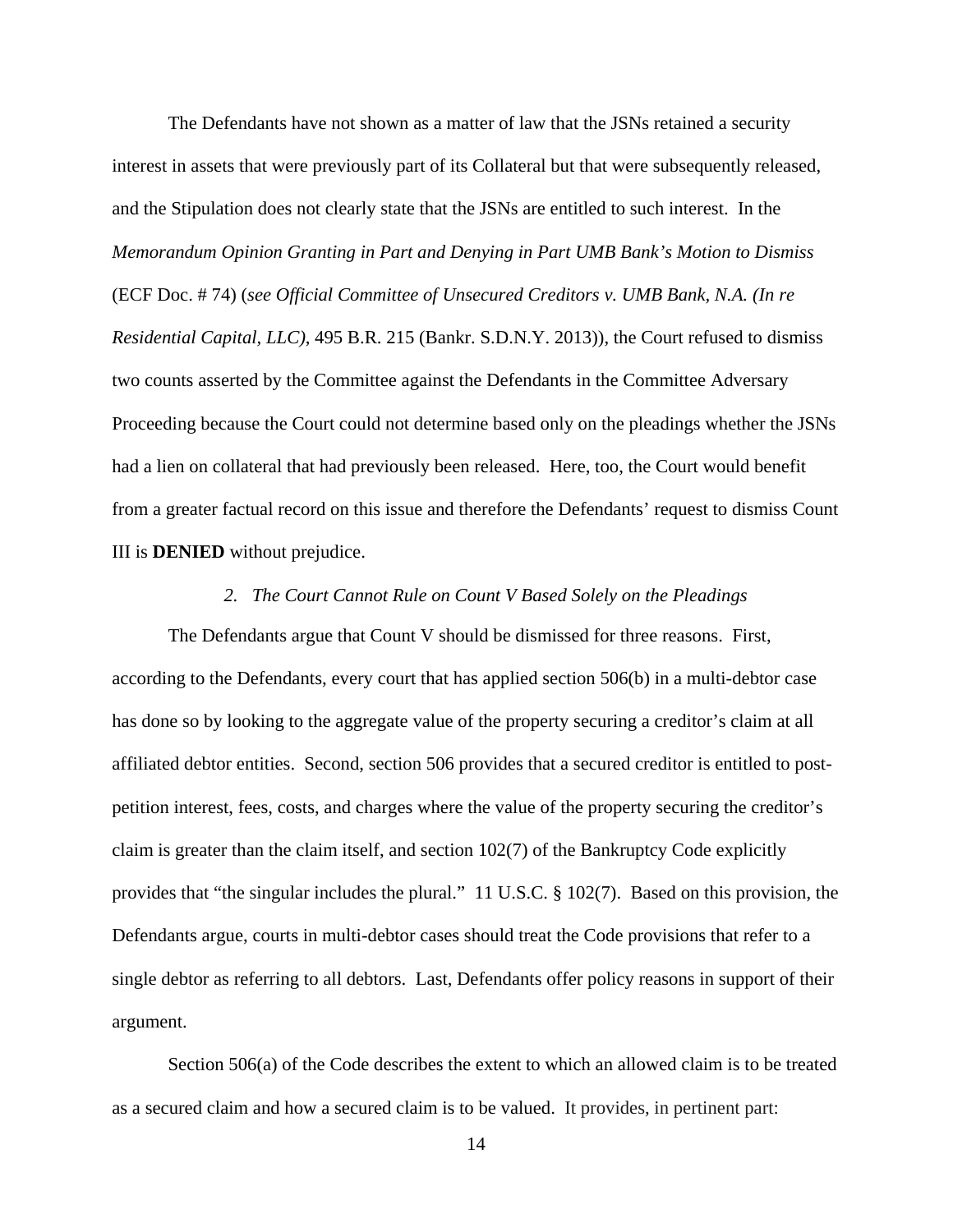An allowed claim of a creditor secured by a lien on property in which the estate has an interest . . . is a secured claim to the extent of the value of such creditor's interest in the estate's interest in such property . . . and is an unsecured claim to the extent that the value of such creditor's interest . . . is less than the amount of such allowed claim. . . .

#### 11 U.S.C. § 506(a)(1).

Section 506(b), in turn, provides that an oversecured creditor is entitled to post-petition

interest, fees costs and charges. It states:

To the extent that an allowed secured claim is secured by property the value of which, after any recovery under subsection (c) of this section, is greater than the amount of such claim, there shall be allowed to the holder of such claim, interest on such claim, and any reasonable fees, costs, or charges provided for under the agreement or State statute under which such claim arose.

11 U.S.C. § 506(b). The secured creditor bears the burden of proving, by a preponderance of the evidence, that it is oversecured. *See* 4-506 COLLIER ON BANKRUPTCY ¶ 506.03[9] (16th ed. rev. 2013).

Section 506(a)(1) provides that in valuing a secured creditor's claim, "[s]uch value shall be determined in light of the purpose of the valuation and of the proposed disposition or use of such property." 11 U.S.C. § 506(a)(1). The legislative history shows that Congress intended courts to apply this provision on a case-by-case basis depending on the facts of the situation: "'Value' does not necessarily contemplate forced sale or liquidation value of the collateral; nor does it always imply a full going concern value. Courts will have to determine value on a caseby-case basis, taking into account the facts of each case and the competing interests in the case." H.R. Rep. No. 95-595, 95th Cong., 1st Sess. 356 (1977), *reprinted in* 5 U.S. Code Cong. & Admin. News 5787, 6312 (1978). "While courts will have to determine value on a case-by-case basis, the subsection makes it clear that valuation is to be determined in light of the purpose of the valuation and the proposed disposition or use of the subject property." S. Rep. No. 95-989,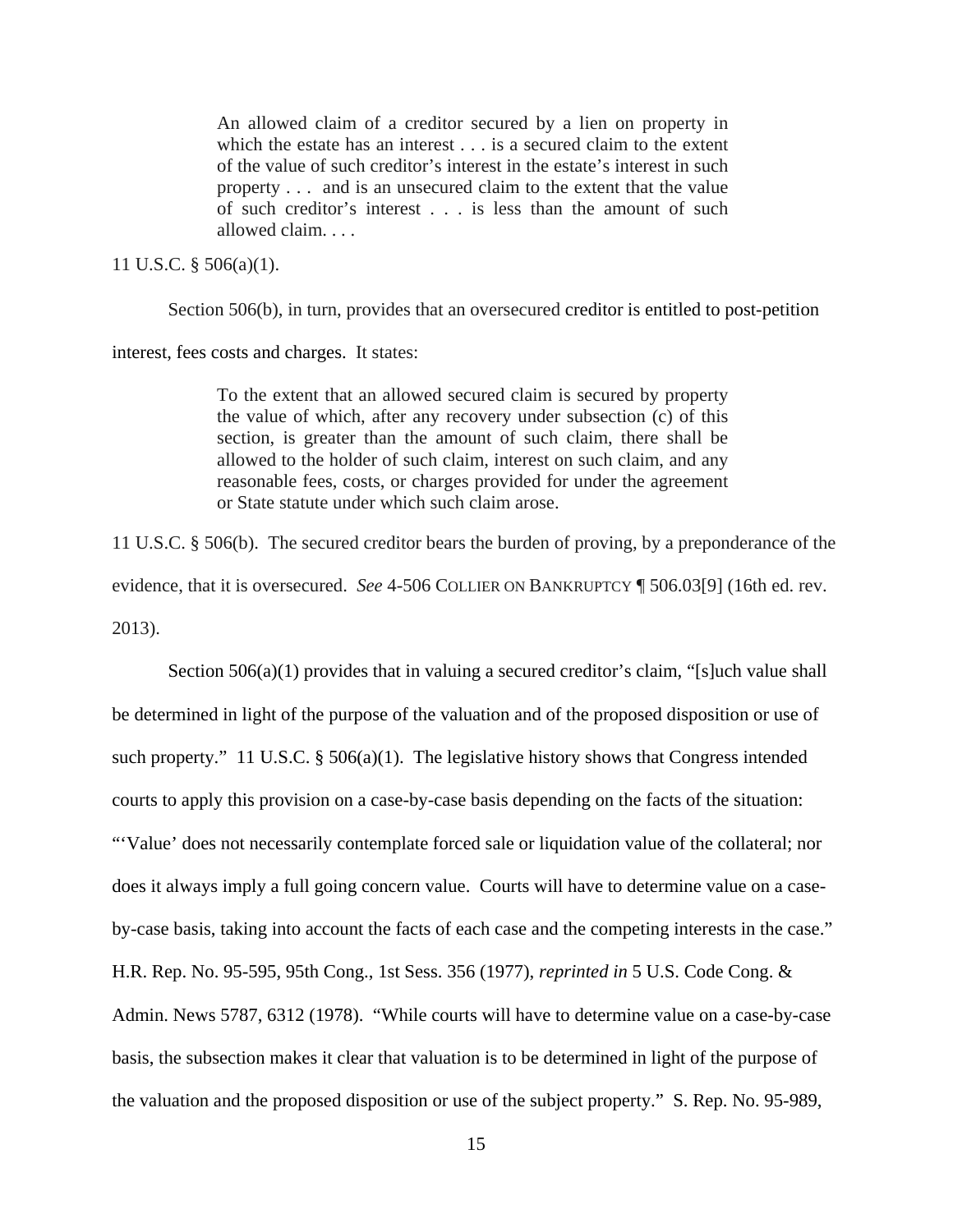95th Cong., 2nd Sess. 68 (1978), *reprinted in* 5 U.S. Code Cong. & Admin. News 5854 (1978); *see also In re Fiberglass Indus., Inc.,* 74 B.R. 738, 741–42 (Bankr. N.D.N.Y. 1987) ("The legislative history of Code § 506(a) makes it clear that no fixed approach to valuation is intended . . . . Where, as under the present plan, the debtors propose retention and continued use of the collateral, a forced-sale or liquidation value of the collateral is inappropriate. The essential inquiry is what 'value' does the collateral have to the estate.").

Section 506 does not specify whether debtors' various estates should be aggregated for purposes of valuing a secured creditors' collateral. Although many courts have indeed aggregated the estates for this purpose, albeit often in the context of debtors that have been substantively consolidated or where all creditors will be paid in full, aggregation has occurred only (1) after an in-depth evidentiary hearing, where the court determined that aggregation of the estates was appropriate in the circumstances, or (2) where undisputed facts made an evidentiary hearing unnecessary. *See, e.g., In re Gen. Growth Props., Inc*., No. 09-11977 (ALG), 2011 WL 2974305, \*1 n.3 (Bankr. S.D.N.Y. July 20, 2011) (noting that parties stipulated to amounts owed to creditor and did not dispute whether creditor was oversecured); *In re Urban Communicators PCS Ltd. P'ship*, 379 B.R. 232, 236 (Bankr. S.D.N.Y. 2007), *aff'd in part and rev'd in part on other grounds*, 394 B.R. 325 (S.D.N.Y.2008) (finding no need for evidentiary hearing unnecessary where facts were undisputed); *In re Westpoint Stevens,* 333 B.R. 30, 36 (S.D.N.Y. 2005), *aff'd in part and rev'd in part on other grounds*, 600 F.3d 231 (2d Cir. 2010) (bankruptcy court conducted a four day hearing); *In re Fiberglass Indus., Inc.,* 74 B.R. 738, 740 (Bankr. N.D.N.Y. 1987) (court conducted a nine day hearing); *In re SW Hotel Venture, LLC*, 460 B.R. 4, 26 (Bankr. D. Mass. 2011), *aff'd in part and rev'd on other grounds sub nom. Prudential Ins. Co. of Am. v. City of Boston (In re SW Boston Hotel Venture, LLC),* 479 B.R. 210 (B.A.P. 1st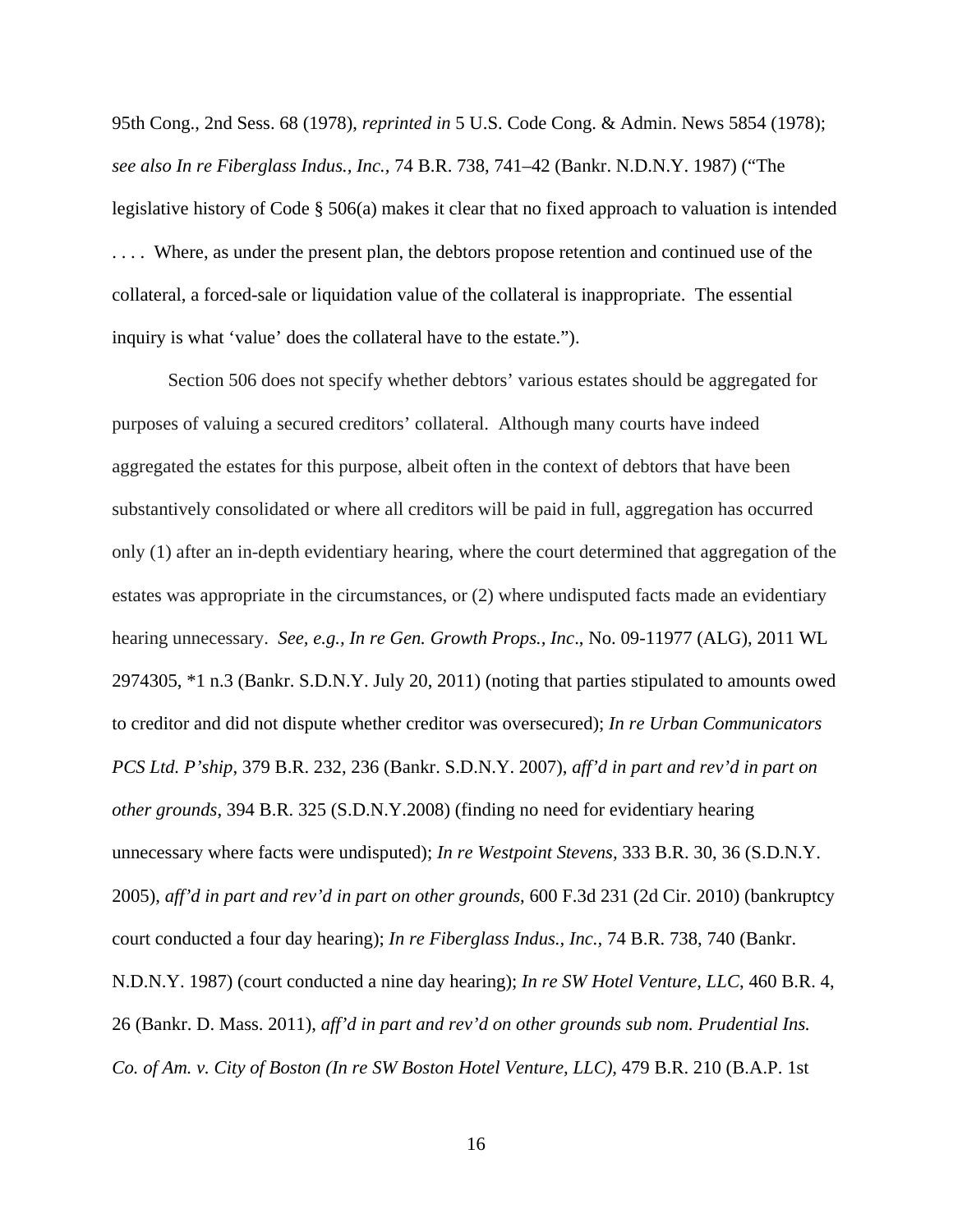Cir. 2012) (court conducted a full trial); *In re Capmark Fin. Grp., Inc*., 438 B.R. 471, 490, 501 (Bankr D. Del. 2010) (court conducted a four day evidentiary hearing). In fact, in both cases relied on by the Debtors in response to the Defendants' argument, the bankruptcy courts conducted extensive trials to value the creditors' collateral. *See DeNofa v. Nat'l Loan Investors L.P. (In re DeNofa)*, 124 F. App'x 729, 730 (3d Cir. 2005) (noting multiple proceedings before bankruptcy and district courts that preceded ruling on entitlement to post-petition interest); *Official Comm. of Unsecured Creditors of Toy King Distribs., Inc. v. Liberty Sav. Bank (In re Toy King Distribs., Inc.)*, 256 B.R. 1, 35 (Bankr. M.D. Fla. 2000) (bankruptcy court conducted a seventeen day trial). This case-by-case analysis appears proper in light of the legislative history and section 506(a)'s mandate that a court's valuation of a secured creditor's claim must be determined in connection with the purpose of the valuation.

Here, after a full trial on the valuation of the JSNs' claims, the Court may find it appropriate to aggregate the Debtors' estates for the purposes of section 506(b). At this point, though, there is an insufficient factual record to dismiss Count V because the Court has not yet determined, and cannot determine based only on the pleadings, the appropriate method for valuing the JSNs' claims. Therefore, Defendant's request to dismiss Count V is **DENIED**  without prejudice.

### **C. Certain of the JSNs' Counterclaims Are Dismissed in Whole with Prejudice, Others Are Dismissed in Part with Prejudice, and Others Are Dismissed without Prejudice.**

### *1. The JSNs Do Not Have Liens on Commercial Tort Claims or Avoidance Actions against Ally, but They May Have Liens on Other Causes of Action*

In Counterclaim Seven, the Defendants seek a declaratory judgment to rebut the Debtors' position that none of the recoveries by a Debtor obligor on prepetition causes of action against Ally, including the Ally Contribution, constitute collateral securing the JSNs' claims. According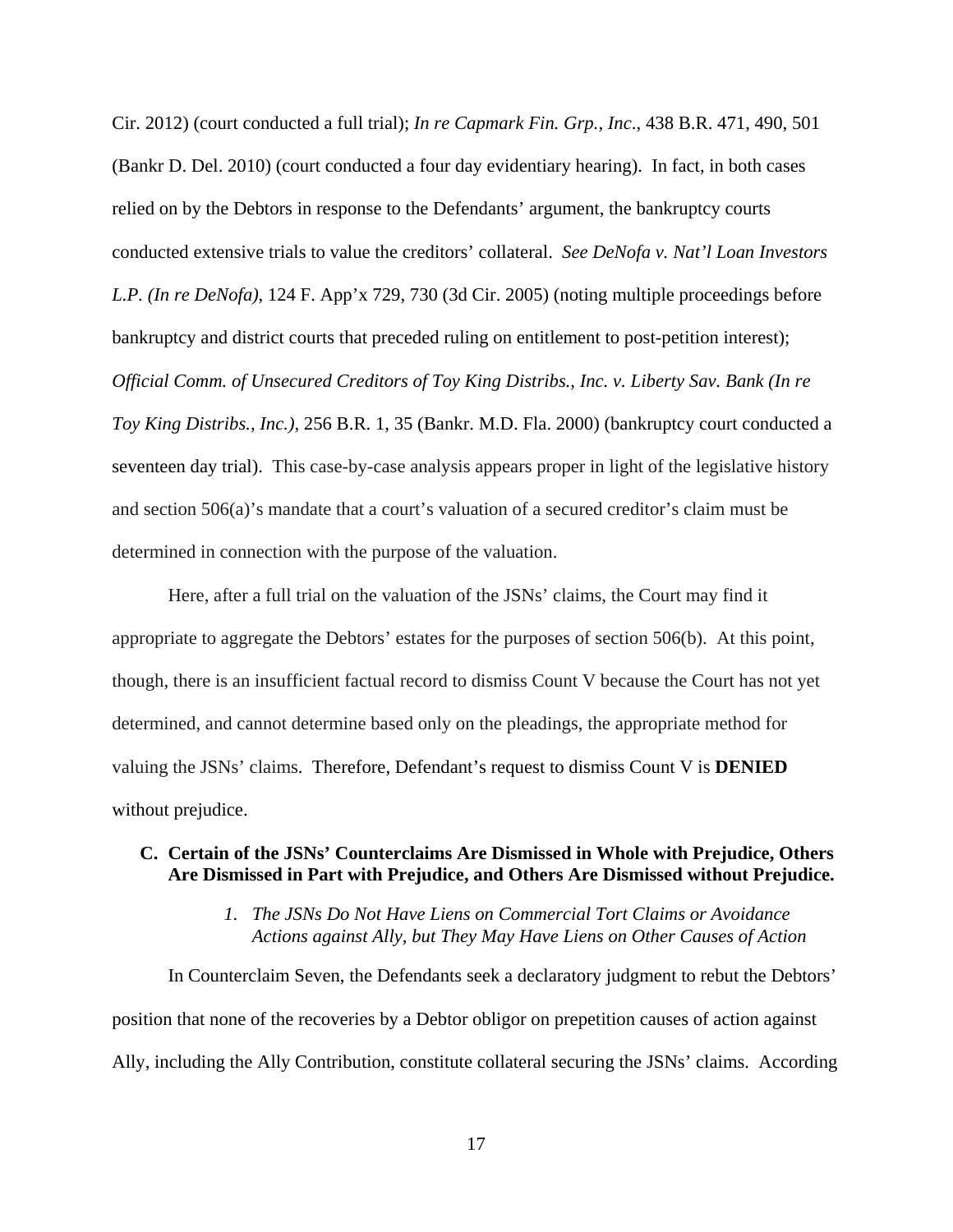to the Defendants, all of the recoveries by each Debtor obligor on account of prepetition causes of action against Ally, including the Ally Contribution, constitute additional JSN collateral.

Further, Counterclaim Nine seeks a declaratory judgment to rebut the Debtors' position that prepetition state law avoidance claims are not subject to JSN liens because any transfer avoided under the Code is preserved for the benefit of the estate and considered after-acquired property.<sup>4</sup> The Defendants contend that their collateral includes recoveries of prepetition avoidance actions resulting from intercompany claims between a Debtor obligor and another Debtor.

On the other hand, the Plaintiffs argue that the JSNs' liens do not attach to avoidance actions because (1) under sections 550, 551, and 552 of the Code, recovery on avoidance actions constitutes after-acquired property that is not subject to prepetition liens and is intended for the benefit of the estate, and (2) for liens to attach to commercial tort claims, including avoidance actions, those claims must be listed in the security documents with specificity, which was not the case here.

### a. Avoidance Actions Are After-Acquired Property Belonging to the Debtors' Estate

Section 552 of the Code states that "[e]xcept as provided in subsection (b) of this section, property acquired by the estate or by the debtor after the commencement of the case is not subject to any lien resulting from any security agreement entered into by the debtor before the commencement of the case." 11 U.S.C. § 552(a).

Avoidance actions, including those arising under state law, can only be brought by the trustee after the petition is filed under the trustee's section 554(b) rights. These claims, therefore, arise post-petition and must be considered after-acquired property belonging to the

<sup>4</sup> Based on the JSNs' reading of the Examiner's Report, they contend that the Debtors would likely recover approximately \$800 million in claims based on avoidance actions.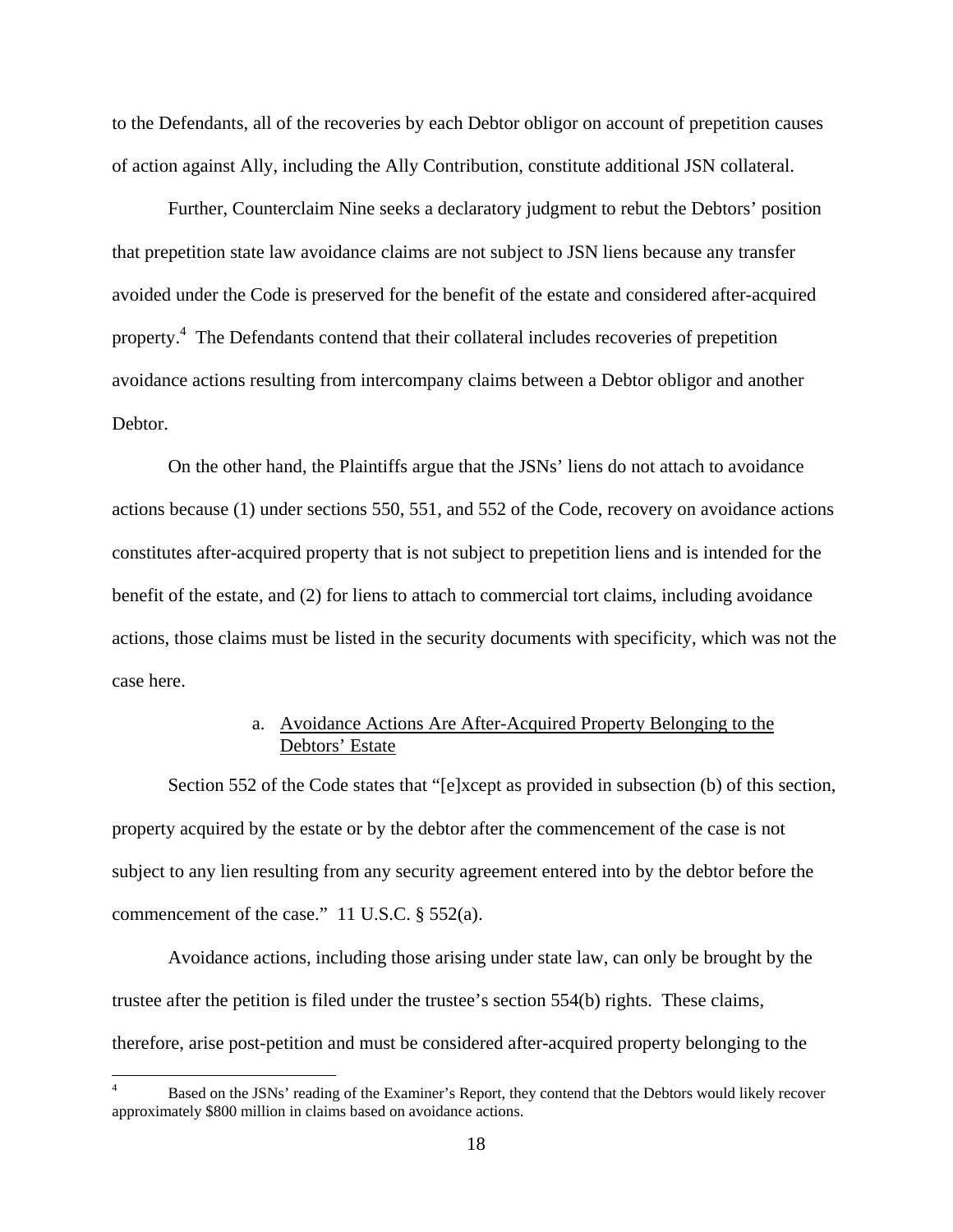estate. Further, because the Debtor does not own the right to pursue a fraudulent transfer action in bankruptcy (since that action belongs to the trustee post-petition under section 554(b)), the

Debtor could not have encumbered or assigned that right prepetition. *See Myers v. First Source* 

*Fin., LLP (In re Demma Fruit Co.)*, 2002 Bankr. Lexis 1781, at \*11 (Bankr. D. Neb. May 28,

2002) (stating that "[t]he debtor did not own the right to pursue a fraudulent transfer action . . .

and therefore could not have encumbered or assigned that right"); *Hutson v. First-Citizen Bank* 

*& Trust Co. (In re Nat'l Gas Distribs., LLC)*, No. 06-00031-8-AP, 2007 Bankr. Lexis 4703, at

\*21–22 (Bankr. E.D.N.C. July 24, 2007) (concluding that trustee's preference and fraudulent

transfer recovery theories constitute post-petition property of the estate not subject to prepetition

security interest). Collier provides further support for this position:

Once a bankruptcy case commences, however, because all recoveries under the avoiding powers are property of the estate, administered almost exclusively by the trustee for the benefit of the estate as a whole rather than for any creditor individually, it is difficult to see how such recoveries can be other than "after-acquired property" within the meaning of section 552(a), rather than proceeds of prepetition collateral under section  $552(b)(1)$ . This is true for fraudulent transfers as well as preferences, and no persuasive distinction seems possible along these lines.

5-552 COLLIER ON BANKRUPTCY ¶ 552.02[5][d].

At oral argument, the JSNs appeared to concede that not all property recovered by avoidance actions is subject to JSN liens, and instead argued that they may retain some priority security interest in any proceeds of avoidance actions if the JSNs had a prepetition lien on the subject property. To support this point, the JSNs cite section 552(b) and *In re Figearo*, 79 B.R. 914, 917 (Bankr. D. Nev. 1987), where the court distinguished between the right to set aside a prepetition transfer (which clearly belongs to the trustee as after-acquired property) and whether the prepetition security interest could attach to the property recovered by the trustee. The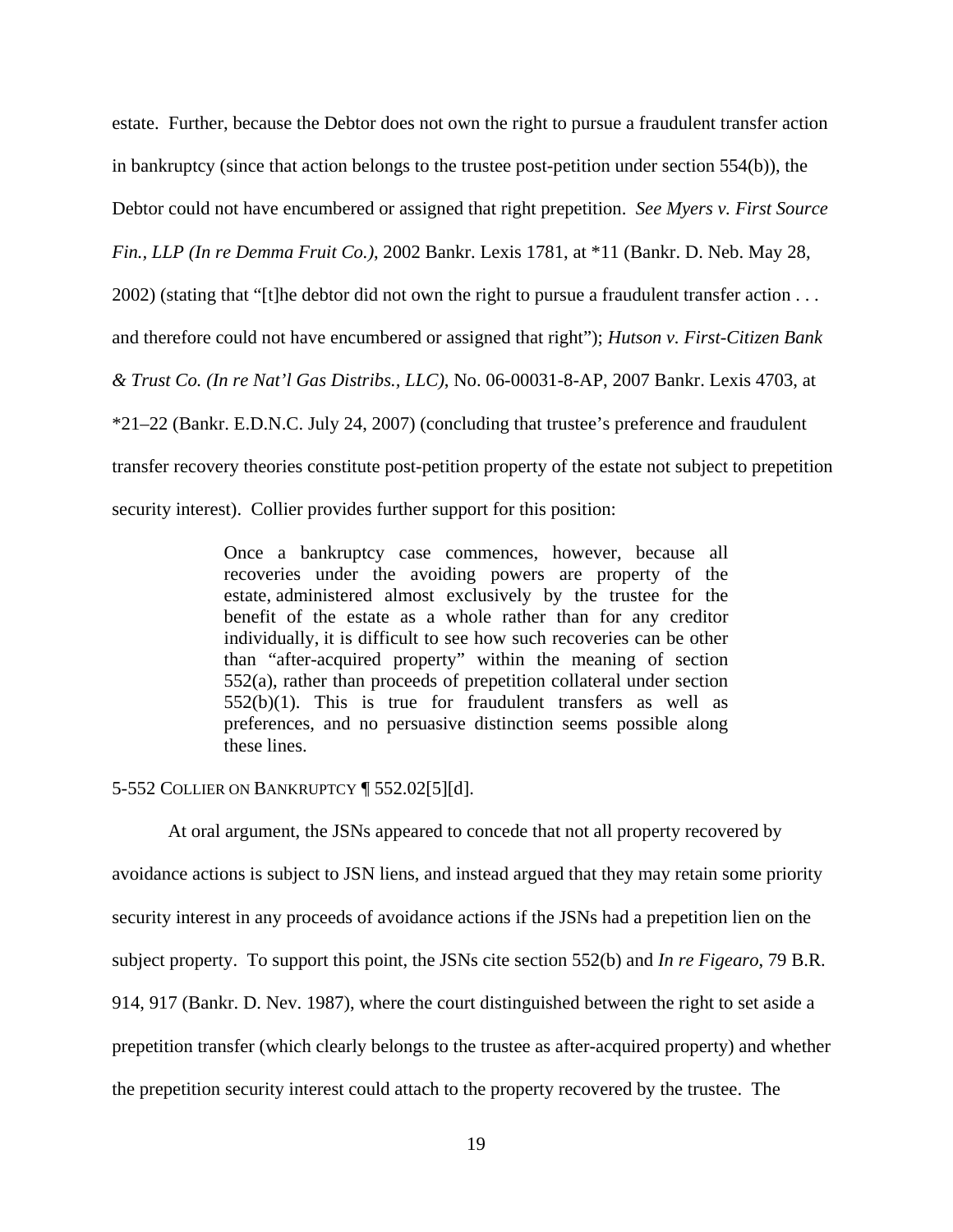*Figearo* court held that the secured creditor's interest still attached to the property after it was transferred prepetition, and attached postposition to the avoidance recoveries obtained by the trustee. *Id*. at 918.

The Plaintiffs contend that all property returned to the estate by an avoidance action is free and clear of any liens. *See, e.g.*, *In re Tek-Aids Indus., Inc.*, 145 B.R. 253, 256 (Bankr. N.D. Ill. 1992) (rejecting argument that prepetition security interest reached preference actions).<sup>5</sup> And the Plaintiffs also argue that *Figearo* is inapposite because the court's decision was premised on equitable considerations, not the language of the Bankruptcy Code, and the Supreme Court has since made clear that bankruptcy courts should render decisions based on the language of the Code, not on policy considerations.<sup>6</sup> The Court restricts its analysis to Counterclaim Nine as pled, which seeks a declaration that proceeds of avoidance actions constitute additional collateral for the JSNs and are subject to the JSNs' liens. This Counterclaim fails because the proceeds of avoidance actions belong to the estate and are not JSN collateral.

#### b. The JSNs Do Not Have Liens on Commercial Torts against Ally

New York UCC §§ 9-108(a) and (e)(1) provide that collateral in security agreements must be described with sufficient particularity, including commercial tort claims. The Debtors and the Committee assert that the JSN Pledge Agreement does not adequately identify commercial tort actions for those actions to constitute JSN collateral. The JSNs do not disagree; instead, they contend that the actions on which they seek liens are not actually commercial tort actions. At oral argument, the JSNs conceded that they do not have a lien on commercial tort actions. While the parties may disagree about the nature of the actions upon which the JSNs

 $\overline{a}$ 

<sup>5</sup> The Defendants argue that the Court's decision in *In re PRC LLC*, No. 08-10239 (Bankr. S.D.N.Y. Feb. 27, 2008), allowed liens on avoidance actions, but in that matter, the Court addressed post-petition liens granted as part of adequate protection, not prepetition liens similar to the ones the Defendants assert here. 6

The Court notes that in *In re Schick*, 246 B.R. 41, 47 n.9 (Bankr. S.D.N.Y. 2001), Judge Bernstein reasoned that an aggrieved party whose property was improperly transferred during the preference period may retain some equitable remedy in any avoidance recovery by a trustee.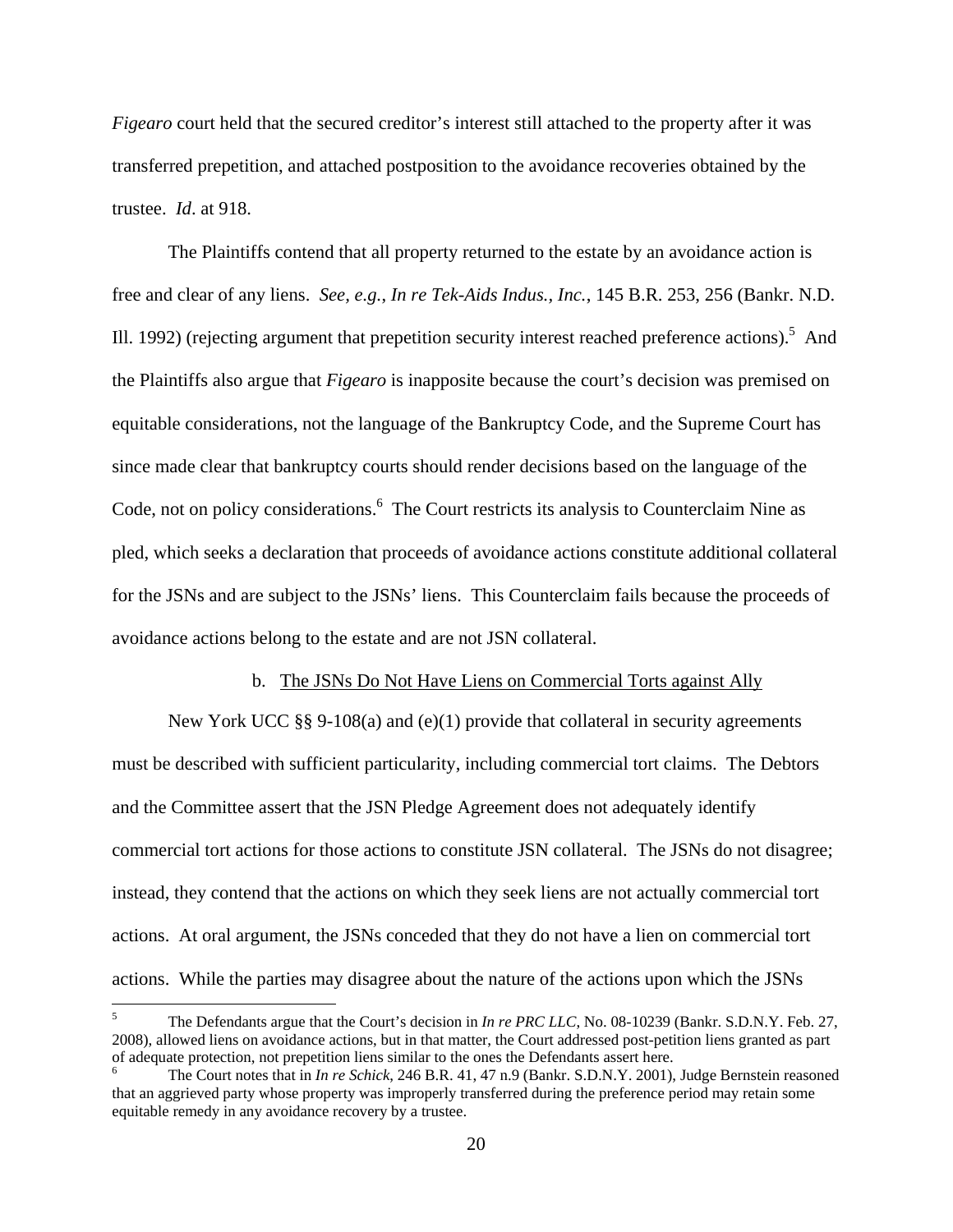asserts liens, the Court concludes that the JSNs do not have liens on any commercial tort actions against Ally. What is a commercial tort remains an issue that may require later determination.

Given that the JSNs have no lien against avoidance actions or commercial tort actions, the Court **GRANTS IN PART** the Plaintiffs' motion to dismiss Counterclaims Seven and Thirty-five. These Counterclaims are **DISMISSED** with prejudice only with respect to avoidance actions and commercial torts. The Court also **GRANTS** the Plaintiffs' motion to dismiss Counterclaim Nine in its entirety, and the Counterclaim is **DISMISSED** with prejudice.

### *2. The JSNs Do Not Have Liens on Any Collateral Released by the Collateral Agent*

In various Counterclaims, the Defendants seek a declaration that (1) the purported release of JSN collateral was ineffective (Counterclaim Twenty-three), (2) the purported releases breached the JSN Indenture and JSN Pledge Agreement (Counterclaim Twenty-two), (3) the JSNs retained either legal or equitable liens in the collateral that was purportedly released (Counterclaim Twenty-four), and (4) JSNs' liens extend to the proceeds of the purportedly released collateral (Counterclaim Twenty-five). To support their Counterclaims, the Defendants argue that the purported releases violated the New York UCC along with the JSN Indenture and JSN Pledge Agreement, rendering them void or at the least entitling the Defendants to an equitable lien because the collateral was allegedly released due to some misconduct. The Defendants also argue that since the releases were void, the Debtors must trace the subject collateral.

The Plaintiffs move to dismiss these Counterclaims, arguing that the Defendants cannot plausibly contest that Wells Fargo, in its capacity as Collateral Agent for the JSNs, (1) executed releases that, as written, terminated the JSNs' security interest in the disputed collateral that was subsequently re-pledged in connection with other secured financing or otherwise disposed of,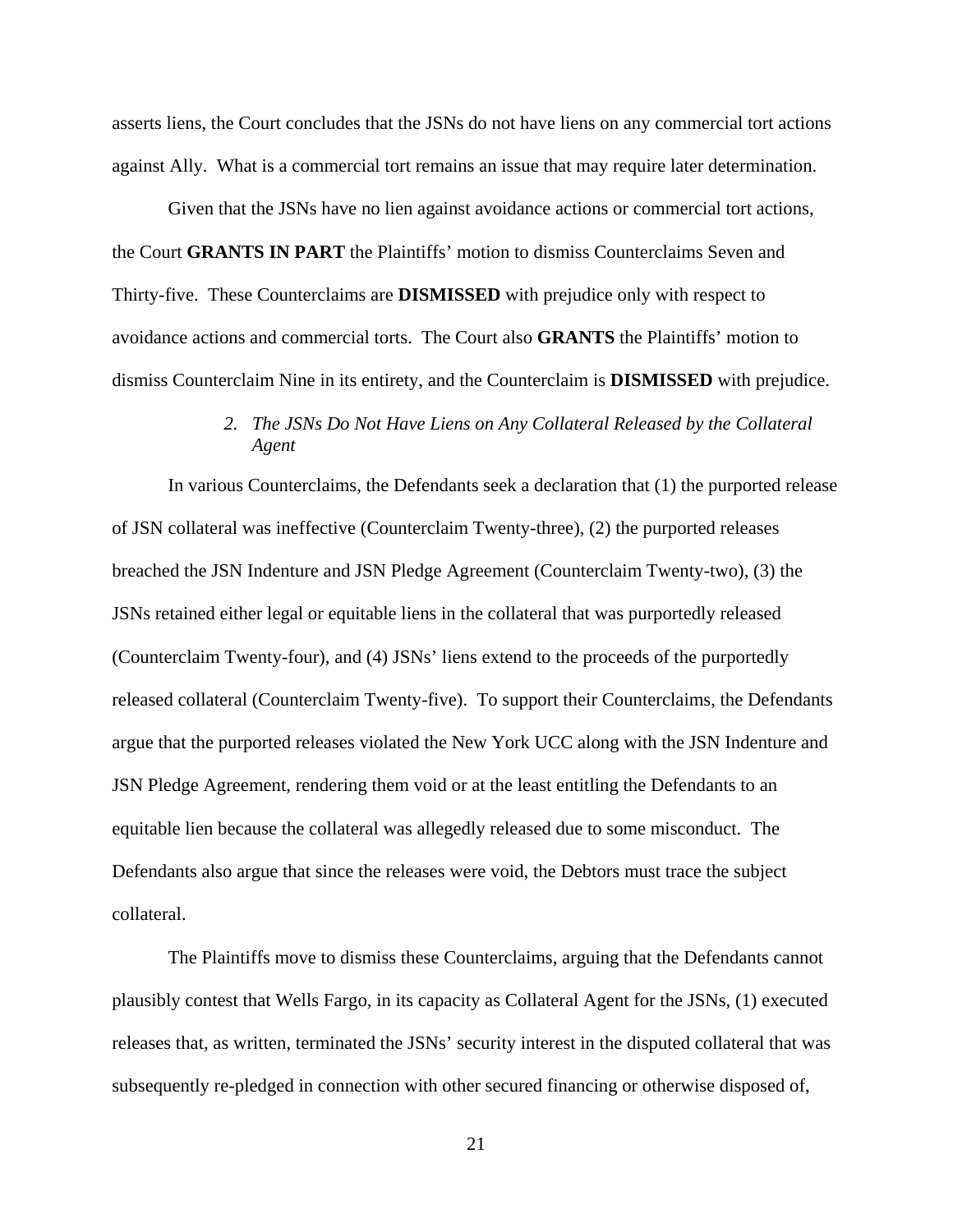and (2) filed UCC-3 amendments to their existing financing statements removing the JSNs' original perfected liens on the disputed collateral, reflecting the releases granted by the Collateral Agent. The Plaintiffs also argue that to the extent the Defendants challenge the releases as being in violation of the JSN Indenture and JSN Pledge Agreement, the Defendants have no claim against the Plaintiffs because the Collateral Agent had the authority to release the Collateral. The Defendants may have a claim against Wells Fargo as Collateral Agent, but not against the Debtors or Committee. Finally, the Plaintiffs argue that the elements required to create a valid perfected equitable lien have not been satisfied.

### a. The Collateral Agent Had Authority to Release the Collateral, and the Releases Were Effective

Contrary to the JSNs' arguments, the Collateral Agent effectively released certain of the JSNs' collateral. Although the JSNs argue that the effectiveness of the releases hinges on factual questions not appropriate for a motion to dismiss, the Court may look to the contents of the releases and the UCC-3 filings under its authority discussed above to consider the contents of documents integral to or incorporated by reference into the Counterclaims. Upon examining the executed releases and UCC-3 filings, the Court determines as a matter of law that the filings are entitled to enforcement, and no further inquiry is required.

First, the releases show that the Collateral Agent intended to release the collateral—they explicitly say as much. The Collateral Agent signed the releases, the releases describe the liens and security interests terminated by the releases, and the releases state that the Collateral Agent intends to release those liens and interests. Agreements should be "construed in accord with the parties' intent." *Northwestern Mut. Life Ins. Co. v. Delta Air Lines, Inc. (In re Delta Air Lines Inc.)*, 608 F.3d 139, 146 (2d Cir. 2010). Case law commands that an "unambiguous contract must be enforced according to the plain meaning of its terms." *MBIA Inc. v. Fed. Ins. Co.*, 652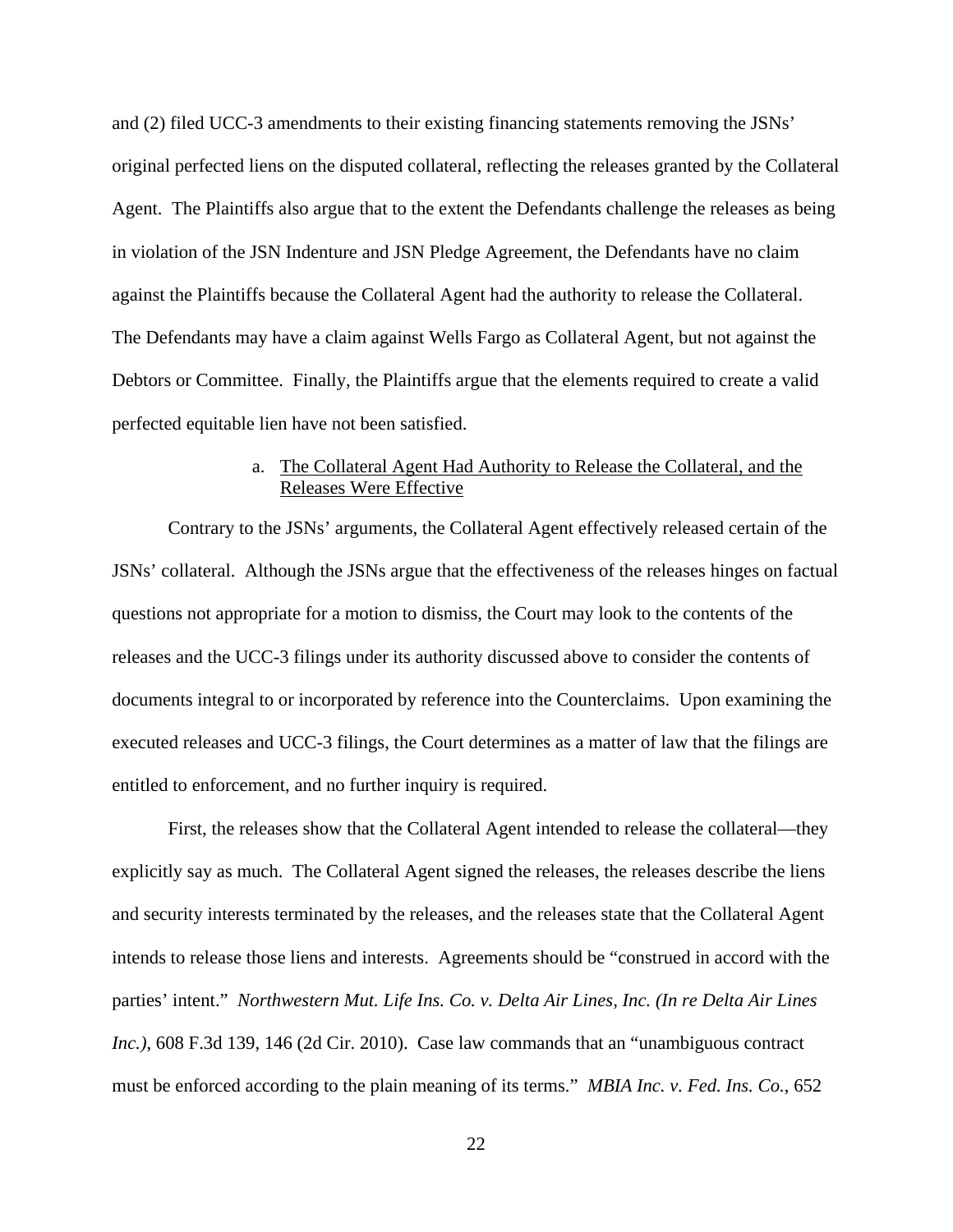F.3d 152, 171 (2d Cir. 2011). Here, the releases are unambiguous and plainly indicate the secured party's intent to release the collateral. The Defendants do not argue that the Collateral Agent did not intend to release the collateral, or that the language of the releases is ambiguous. Instead, the Defendants claim that the releases breached the JSN Indenture and JSN Pledge Agreement. But that argument is irrelevant here because it only implicates a potential claim against the Collateral Agent, not a claim against the Plaintiffs that would somehow render the releases ineffective.<sup>7</sup> Thus, the releases will be enforced.

Second, the Collateral Agent was the secured party of record and filed the UCC-3s in that capacity. To challenge the effect of the UCC-3 filings, the Defendants assert that the Court must conduct a "fact-intensive examination of whether the relevant agents could reasonably have expected or understood the release of such liens to have been authorized." (Objection at 18.) But the Defendants do not contest that the Collateral Agent was the secured party, which was established in both the JSN Pledge Agreement and in the financing statements recording the liens. Rather, the Defendants cite case law involving purported releases executed by unauthorized parties who were not the secured parties. *See Official Comm. Of Unsecured Creditors of Motors Liquidation Co. v. JPMorgan Chase Bank, N.A. (In re Motors Liquidation Co.)*, 486 B.R. 596, 617–18 (Bankr. S.D.N.Y. 2013) (considering effect of termination statement filed by party with only limited authority granted by the secured party); *Nisselson v. Softbank AM Corp. (In re MarketXT Holdings Corp.)*, 361 B.R. 369, 404–05 (Bankr. S.D.N.Y. 2007) (determining effect of release executed by debtor board member who may have resigned before executing release). Here, though, the UCC-3 filings were executed by the secured party itself, rendering the Defendants' case law inapposite.

 $\overline{a}$ 

<sup>7</sup> The Court expresses no opinion about the potential merits of any cause of action against the Collateral Agent.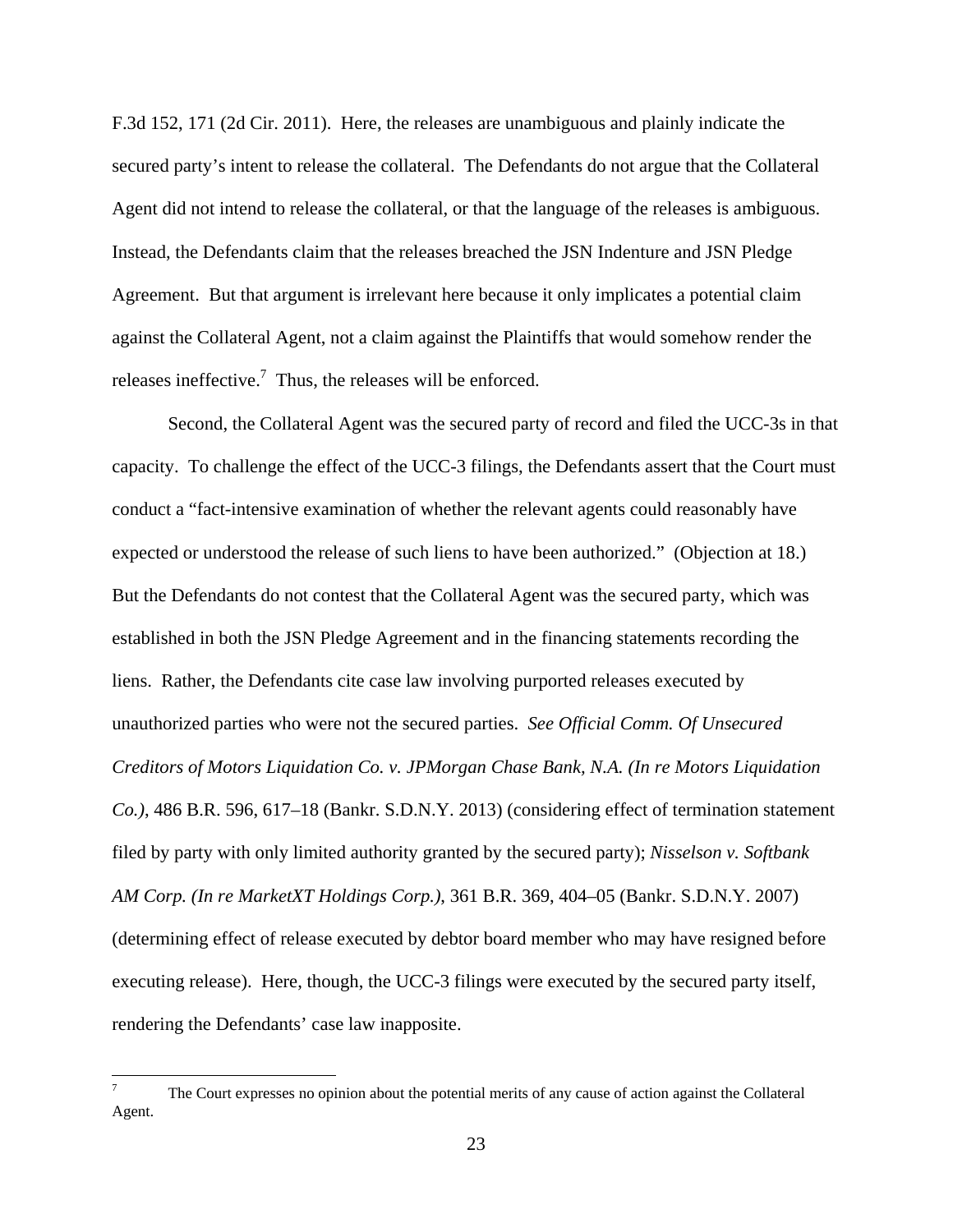New York UCC § 9-509 defines the parties entitled to execute certain UCC filings.

Subsection (d) provides that a party "may file an amendment other than an amendment that adds collateral covered by a financing statement or an amendment that adds a debtor to a financing statement only if . . . the secured party of record authorizes the filing . . . ." The secured party is authorized to delete collateral from a financing statement by filing an amendment to the statement. Section 9-510(a) provides that a record will not be effective unless filed by someone authorized under section 9-509, such as a secured party for purposes of section 9-509(d). Aside from these provisions, when defining who may delete collateral from a financing statement by filing an amendment, section 9-512(a) incorporates section 9-509, which again includes secured parties for the types of filings discussed in section 9-509(d). Given that the Collateral Agent, who was the secured party here, filed the UCC-3 amendments falling under section 9-509(d), the Court concludes that the Collateral Agent had the authority to execute the UCC-3s in question.

### b. The UCC-3s Put the JSNs on Notice to Inquire Further about the Removal of the Perfection on the Collateral

The Defendants did not protest the UCC-3 filings when they were executed. These filings put the Defendants on notice that perfection of the liens had been removed; the Defendants cannot plausibly argue that they lacked proper notice. The UCC employs a notice filing system. *See* Official Cmt. to N.Y. U.C.C. LAW § 9-502 (Consol. 2013). The official commentary to the UCC states that the code "adopts the system of 'notice filing' . . . [requiring] only a simple record providing a limited amount of information." *Id.* That record puts parties on notice to inquire further to ascertain "the complete state of affairs." *Id.* This system has proved helpful to the economy by facilitating financing in various industries. *See id.* The notice filing regime protects the interests of "reasonable diligent searcher[s]." *CLC Equip. Co. v. Brewer (In re Value-Added Commc'ns.)*, 139 F.3d 543, 546 n.5 (5th Cir. 1998) (quoting 4 JAMES J. WHITE &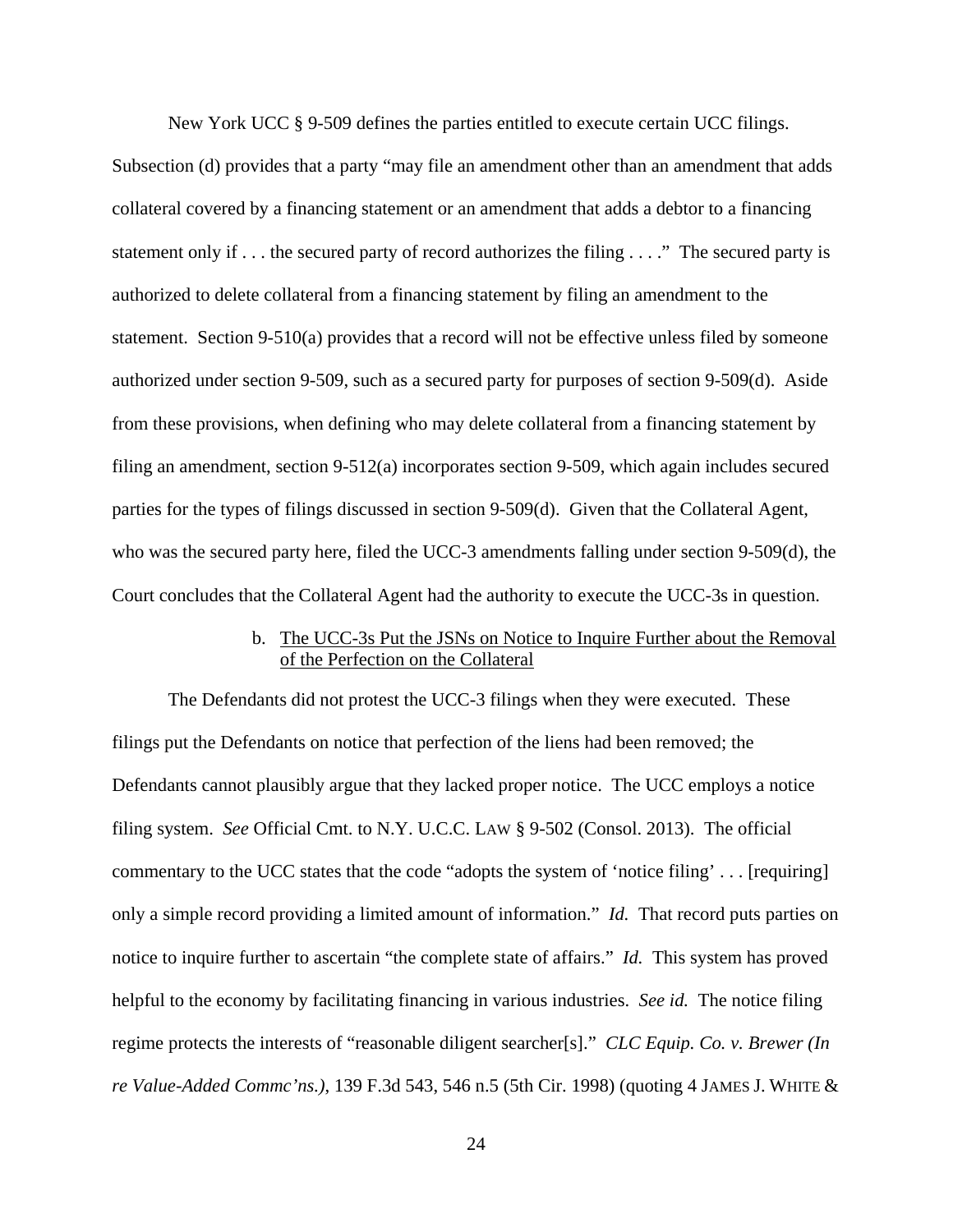ROBERT S. SUMMERS, UNIFORM COMMERCIAL CODE § 208 (4th ed. 1995)). Here, the Defendants either chose not to inquire further about the UCC-3 filings when they were executed, or they did not perform reasonably diligent searches on the filings affecting their security interests. Allowing the Defendants to challenge the filings years later, after other creditors already relied on those filings, would undermine one of the fundamental purposes of UCC Article 9, which is "to provide a simple and unified structure within which the immense variety of present-day secured financing transactions can go forward with less cost and with greater certainty." Official Cmt. to N.Y. U.C.C. LAW § 9-101; *see also Platte Valley Bank v. Tetra Fin. Grp., LLC*, 682 Fl.3d 1078, 1087 (8th Cir. 2012) (stating that primary purpose of Article 9 is "to simplify and lend certainty to procedures for establishing security interests to facilitate efficient and effective financing") (internal quotation omitted); *Hong Kong & Shanghai Banking Corp. v. HFH USA Corp.*, 805 F. Supp. 133, 141 (W.D.N.Y. 1992) ("[One] fundamental purpose of New York's U.C.C. Article 9 [is] to create commercial certainty and predictability by allowing third party creditors to rely on the specific perfection and priority rules . . . of Article 9.") (internal quotation omitted).

# c. The Collateral Descriptions Meet the UCC's Requirements, Making the Filings Effective

Next, the Defendants argue that the parties must conduct discovery to evaluate whether the UCC-3s adequately described the collateral being released. But the Court need not determine precisely what collateral is described by the exhibits to the UCC-3 filings to determine the effectiveness of those filings. To be effective, those filings need only meet the UCC's bare requirements, which establish that the exhibits will be sufficient if they "reasonably identif[y]" the collateral described. *See* N.Y. U.C.C. LAW § 9-108(a). A party reasonably identifies collateral by providing a "(1) specific listing, (2) category, (3)  $\dots$  type of collateral  $\dots$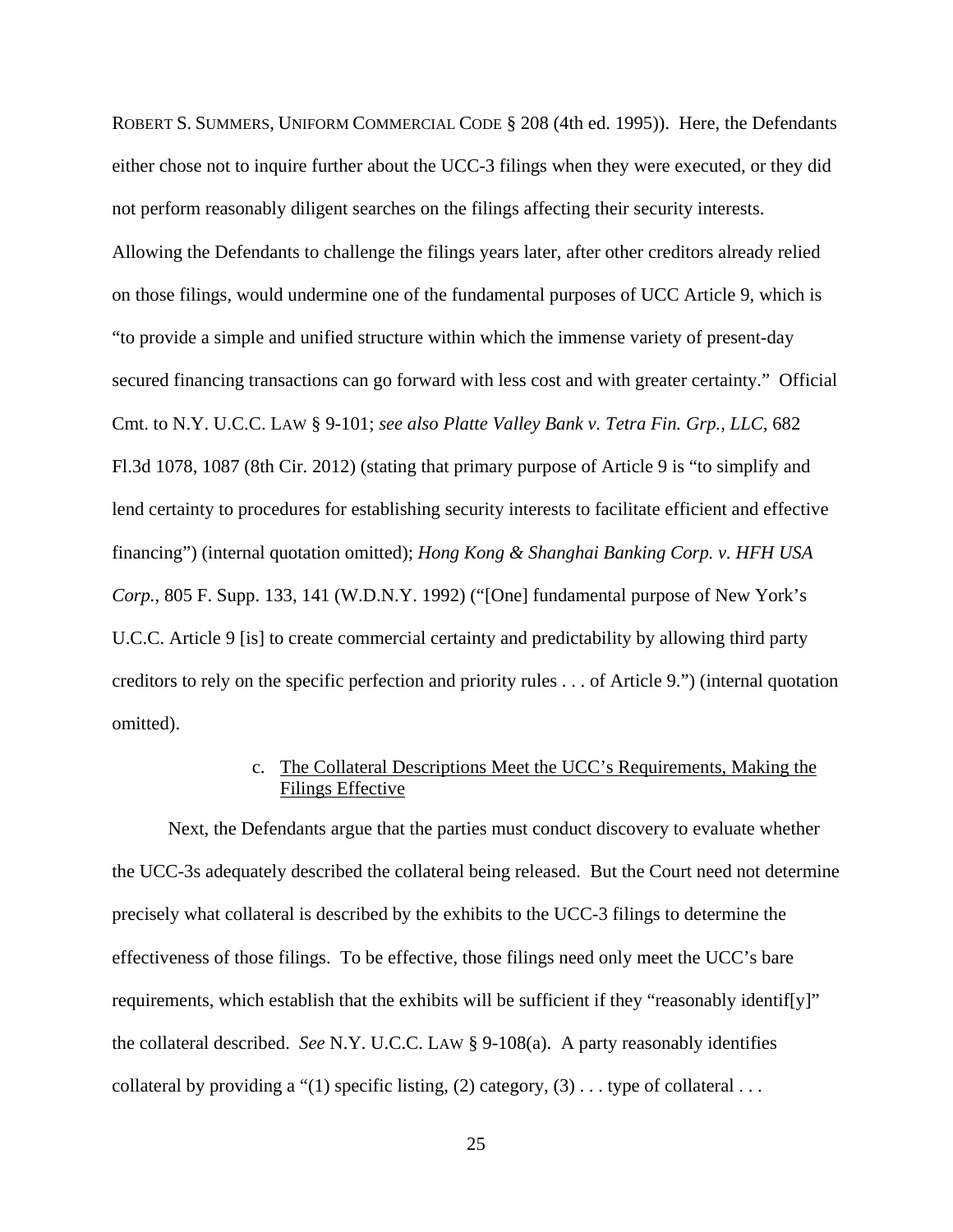(4) quantity, (5) computational or allocation formula or procedure, or (6) [unless supergeneric], any other method, if the identity of the collateral is objectively determinable." *Id.* at 9-108(b). Given this lenient standard, the Court finds that the exhibits to the UCC-3s comport with the UCC's requirements and are therefore valid. $8$  The mere possibility that the exhibits do not capture all of the disputed collateral does not render the instruments ineffective.

Given that the releases were effective, and the UCC-3s were properly filed by the Collateral Agent, the Court **GRANTS** the motion to dismiss Counterclaims Twenty-two and Twenty-three, and those Counterclaims are **DISMISSED** with prejudice. The dismissal of Counterclaims Twenty-two and Twenty-three also makes it unnecessary for the Court to address Counterclaims Twenty-four and Twenty-five, each of which depended on the viability of the Defendants' assertion that the releases were somehow ineffective. The Court therefore **GRANTS** the motion to dismiss Counterclaims Twenty-four and Twenty-five, and those Counterclaims are **DISMISSED** with prejudice as well.

### *3. The JSNs Are Not Entitled to a Declaration Seeking Further Adequate Protection or an Accounting of the Debtors' Costs of Liquidating Collateral*

The Plaintiffs move to dismiss several Counterclaims addressing the Debtors' use of cash collateral. Counterclaim Twenty-six seeks a declaratory judgment stating that the Debtors' use of cash collateral, other than for acquiring or creating replacement collateral, constitutes *per se* diminution in the value of the JSNs' collateral. In Counterclaims Twenty-seven and Twenty-

<sup>8</sup> The New York UCC provides that merely listing "commercial tort claim" as a type of collateral is insufficient (*see* N.Y. U.C.C. LAW § 9-108(e)(1)), but here, the exhibits list "Commercial Tort Claims . . . if and to the extent related to the Repo Loans." This description suffices under section 9-108. *See* Official Cmt. 5 to N.Y. U.C.C. LAW § 9-108 ("[A] description such as 'all tort claims arising out of the explosion of debtor's factory' would suffice, even if the exact amount of the claim, the theory on which it may be based, and the identity of the tortfeasor(s) are not described."). If the JSNs were unclear about the claims being described, they should have inquired because the filing put them on notice to ask for further detail. *See ProGrowth Bank, Inc. v. Wells Fargo Bank, N.A.*, 558 F.3d 809, 814 (8th Cir. 2009) ("Where a description can reasonably be interpreted in one of two ways—one of which may cover the collateral at issue and one of which does not—notice filing has served its purpose  $\dots$ .").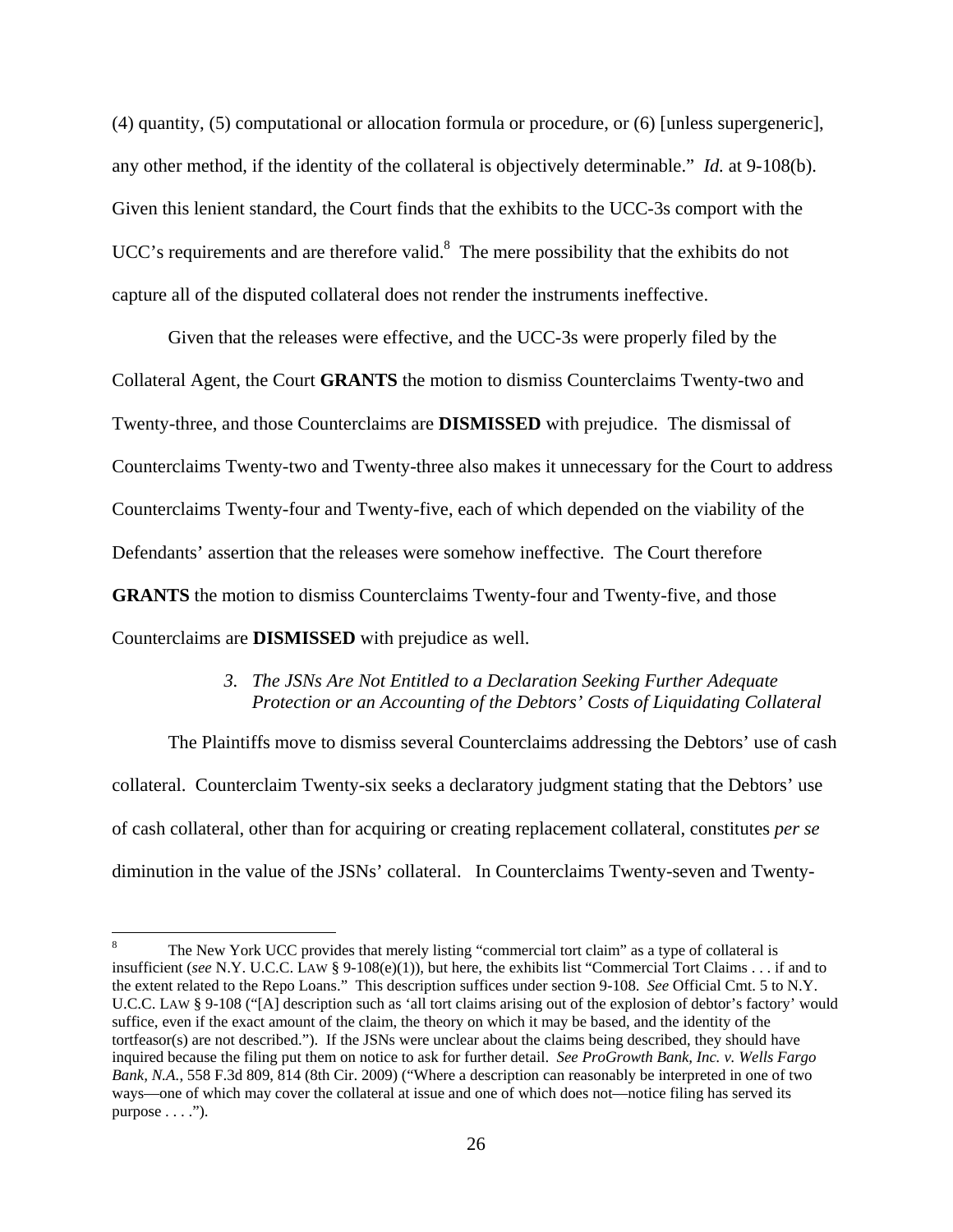eight, the Defendants seek determinations that the section 506(c) waiver in the Cash Collateral Order bars any direct or indirect attempt by the Debtors to recover costs of collateral collection as an offset against collateral, and to the extent the Debtors are permitted to allocate any administrative expense to the collateral, the Debtors must provide an accounting of an exact quantum of those expenses representing the direct cost of preserving and monetizing the collateral on a debtor-by-debtor basis. Counterclaim Twenty-nine seeks a declaration determining the amount of the JSNs' adequate protection liens by incorporating the purported *per se* diminution in value of the JSNs' collateral caused by the Debtors' use of cash collateral into the value of the liens. And the Defendants seek a reallocation of the administrative expenses so that expenses are allocated based upon the total fair market value of all of the Debtors' assets, including the value of the claims against Ally (Counterclaim Thirty).

The Plaintiffs concede that whether the Defendants are entitled to an adequate protection claim for the diminution in the value of their collateral is a question of fact. Still, the Plaintiffs contend that certain of the declarations that the Defendants seek may be disposed of as a matter of law. For example, the Plaintiffs argue that the Defendants are not entitled to a declaration that every dollar that the Debtors spend from the JSNs' cash collateral constitutes a *per se* diminution in value of the collateral, entitling the JSNs to a corresponding lien. The Defendants counter that recent case law establishes that the Debtors' use of cash collateral, even if used to enhance the value of other collateral, obliged the Debtors to provide the JSNs with adequate protection for the cash expenses. According to the Defendants, the cash collateral should be protected separately from other collateral to protect from the diminution in value of either form of collateral. The Defendants' underlying concern appears to be that if the value of non-cash collateral increases, the Debtors should not be able to benefit from that increase by then spending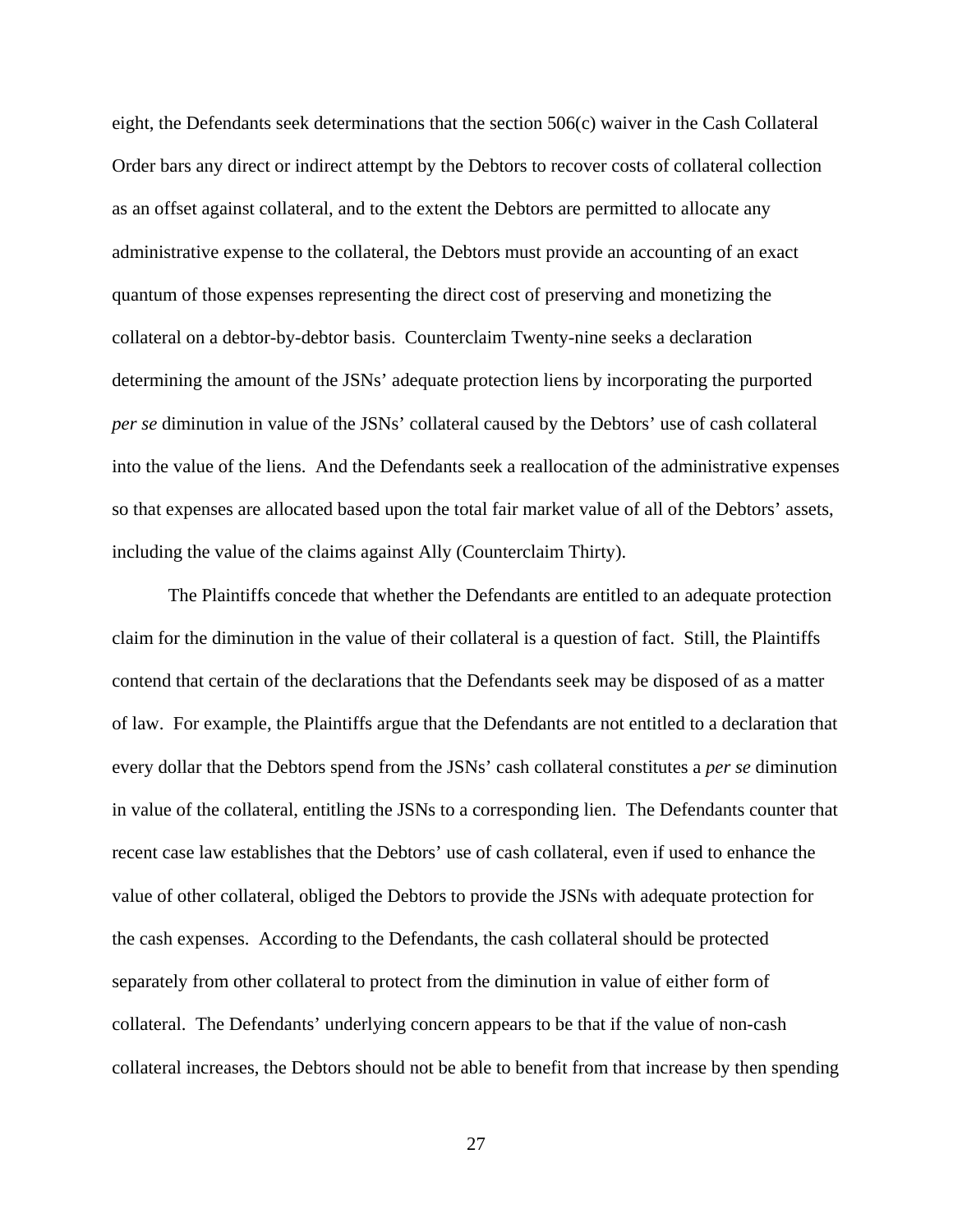cash collateral to offset the increase in value of the other form of collateral without providing the Defendants with adequate protection.

According to the Plaintiffs, though, the Debtors cannot freely use cash collateral to benefit from the rise in value of non-cash collateral. Instead, the Debtors are restricted in their use of the cash collateral by the terms of the Cash Collateral Order, which the Defendants agreed to. That Order included a detailed, agreed budget that (1) limits how the Debtors may use cash collateral, and (2) defines diminution in value of collateral by referring to the value of the JSNs' cash and non-cash collateral *combined*.

At oral argument, the Plaintiffs emphasized the difference between the (1) adequate protection that a debtor must provide to a lender at the outset of a bankruptcy case to protect the lender from the possibility that the use of collateral might result in a decrease in its value, and (2) an adequate protection claim that a lender may assert if a diminution in value of collateral actually occurs. Here, the Defendants seek a declaration entitling them to adequate protection liens—they do not assert an adequate protection claim because no diminution in value has been established. The Court agrees with the Plaintiffs that because the Cash Collateral Order controls and limits how the Debtors may use the cash collateral and also provides the JSNs with agreedupon adequate protection, the JSNs are not entitled to any further protections concerning use of the cash collateral. Contrary to the Defendants' position, not every use of Cash Collateral constitutes a *per se* diminution in the value of the JSNs' collateral. *See In re South Side House, LLC*, 474 B.R. 391, 412 (Bankr. E.D.N.Y. 2012) (concluding that use of cash collateral pursuant to cash collateral order would adequately protect creditor so long as use satisfies requirements of Bankruptcy Code sections 361, 363, and 552). If the value of the JSNs' collateral actually diminishes, then the JSNs may assert an adequate protection claim. But here, the declaration that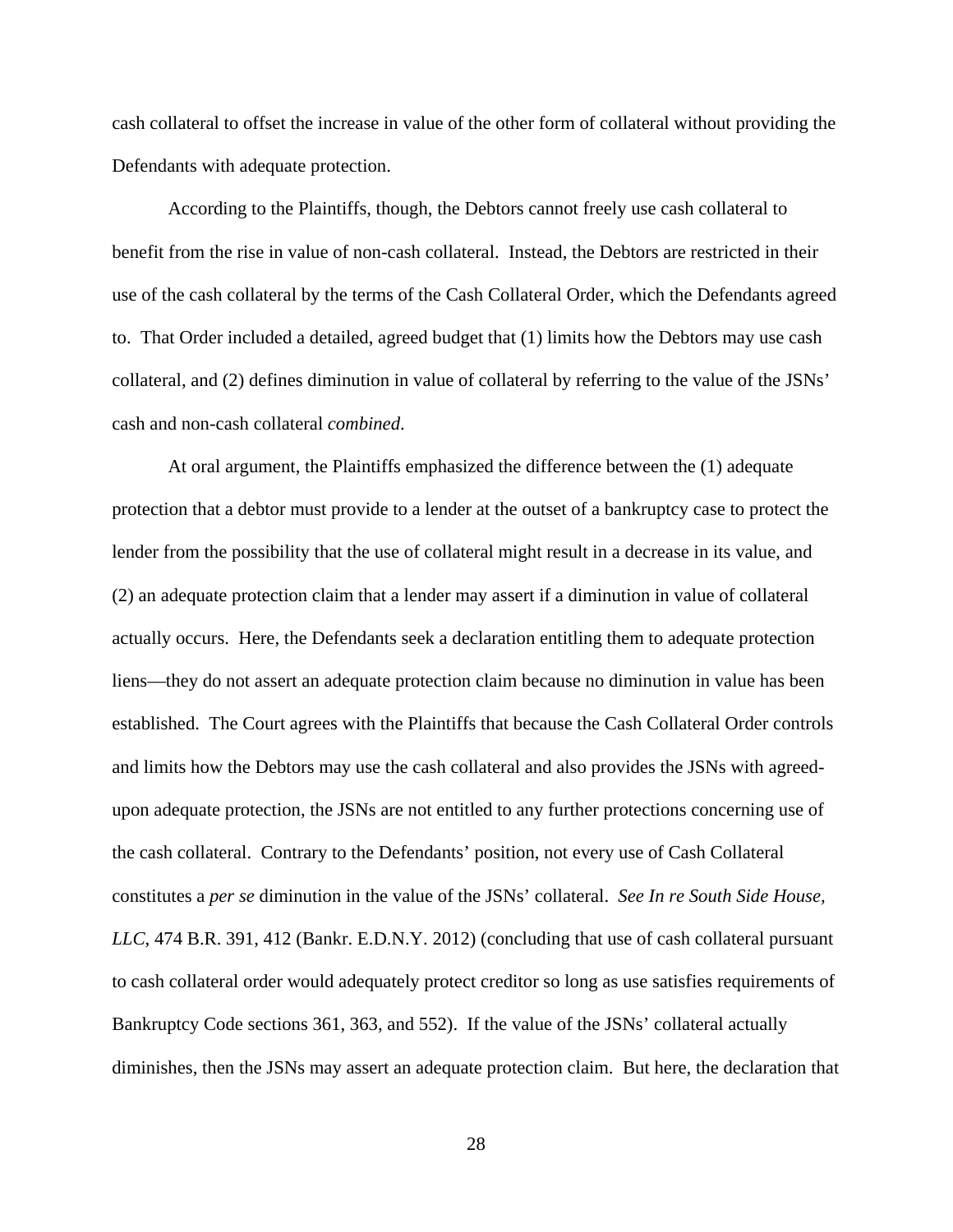the Defendants seek is unwarranted. The Defendants caution against establishing new rules on adequate protection and valuation, but the Court's decision is premised on the terms of the Cash Collateral Order, which the JSNs helped negotiate. That Order provided the JSNs with bargained-for adequate protection.

Given that the Cash Collateral Order restricts permissible uses of the JSNs' collateral, the Defendants are not entitled to a declaration of the "exact quantum of the direct costs of liquidating collateral." That relief would burden the Debtors' estate with a needless expense aimed at reviewing the Debtors' administration of collateral even though the Cash Collateral Order already establishes the permissible means for the Debtors to administer the collateral. *See*  Cash Collateral Order ¶¶ 14–15. The JSNs have not alleged that the Debtors' cash collateral use did not conform to the approved budget.

Accordingly, the Court **GRANTS** the motion to dismiss Counterclaims Twenty-six and Twenty-eight, and those counterclaims are **DISMISSED** with prejudice. The Court **DENIES**  the motion to dismiss Counterclaim Twenty-nine without prejudice, however. The Plaintiffs may renew the motion to dismiss that Counterclaim if they establish that the value of the JSNs' collateral has not diminished.

### *4. The Twenty-seventh Counterclaim Is Premature and Should Only Be Alleged If the JSNs Can Show a Diminution in Value of Their Collateral*

The Plaintiffs also seek to dismiss Counterclaim Twenty-seven, which requests enforcement of the Debtors' 506(c) waiver that prevents the Debtors from charging the JSNs for the costs and expenses of preserving or disposing of the JSNs' Collateral. This Counterclaim is premised on Paragraph 22 of the Cash Collateral Order, providing that the Debtors will not charge expenses for "administration of the Chapter 11 cases . . . including liquidation" against the JSNs' collateral. This clause operates to waive the provisions of section 506(c), which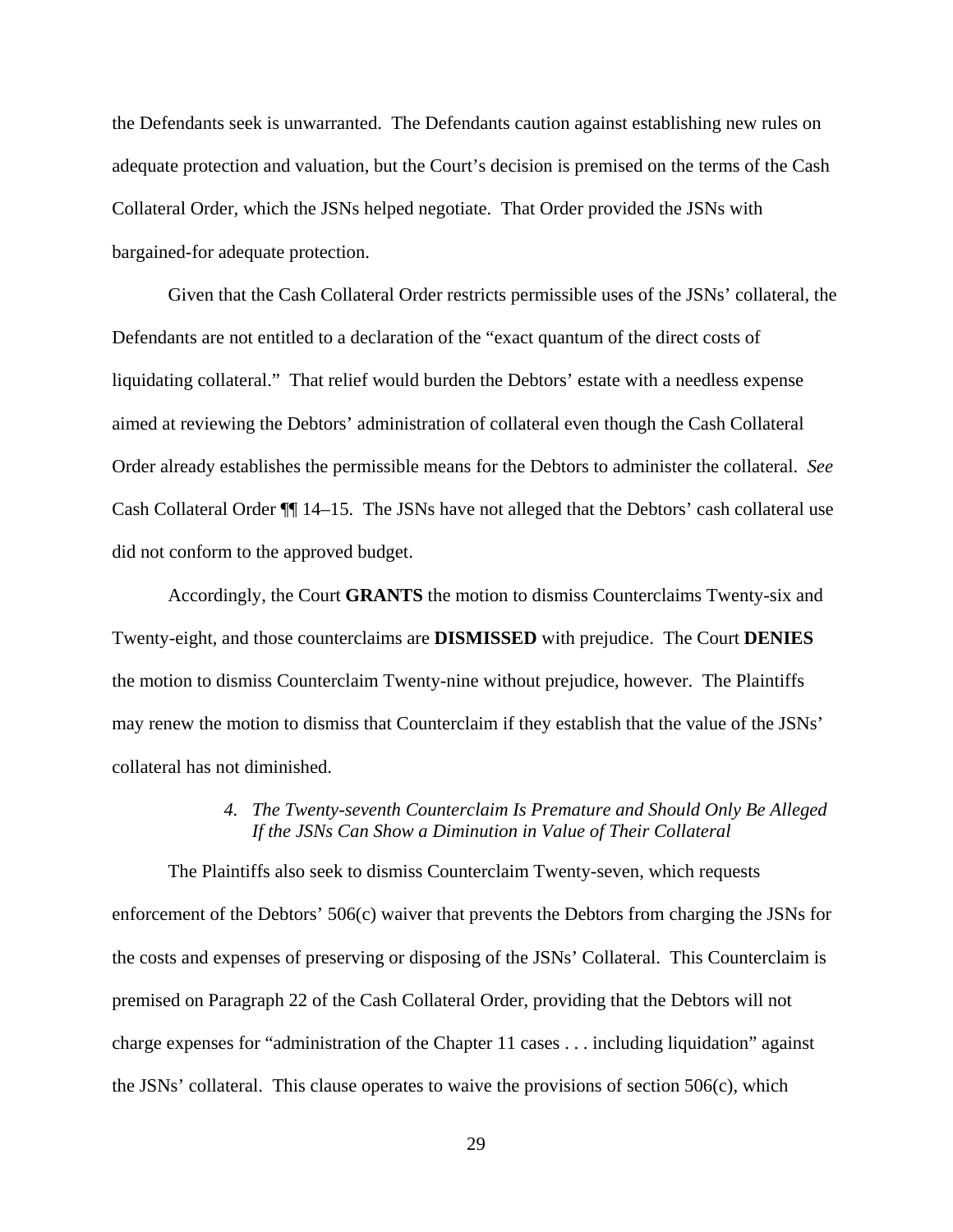ordinarily makes the costs and expenses of preserving or disposing of secured property for the benefit of the holder of the claim (e.g., property taxes) recoverable from that secured property.

Here, since the Debtors waived the right to recover costs and expenses under section 506(c), the Defendants argue that the Debtors cannot now use cash collateral to administer the JSNs' collateral without giving the JSNs corresponding adequate protection. The Plaintiffs argue that this Counterclaim should be dismissed because it would only be cognizable after a finding of diminution in the value of the JSNs' collateral. According to the Plaintiffs, the Debtors have not been using cash collateral pursuant to section  $506(c)$ 's provisions, but instead have been using cash collateral subject to adequate protection in accordance with the Cash Collateral Order.

In *Sec. Leasing Partners, LP v. ProAlert, LLC (In re ProAlert, LLC),* 314 B.R. 436 (B.A.P. 9th Cir. 2004), the Bankruptcy Appellate Panel considered whether a bankruptcy court may allow the use of cash collateral pursuant to section 363 without considering whether the requirements for a § 506(c) surcharge were met. The debtor moved to use cash collateral to pay operating expenses, attorney fees, a valuation expert and an accountant. The secured creditor consented to the use of cash collateral for the operating expenses but not for professional fees, and argued that the debtor was seeking to use a cash collateral motion brought under section 363 to effectuate a surcharge under section 506(c). In its order approving the use of cash collateral, the bankruptcy court wrote that "[a]nalytically, if the creditor's interest is adequately protected, then, by definition, there is no surcharge and section 506(c) does not come into play." *Id.* at 439. The BAP affirmed, holding that even if the requirements of section  $506(c)$  are not met, the Debtor may use the cash collateral for the purposes stated so long as the creditor's position is adequately protected. *Id.* at 444–45; *see also In re Gen. Auto Bldg*., LLC, 2012 WL 6737741, at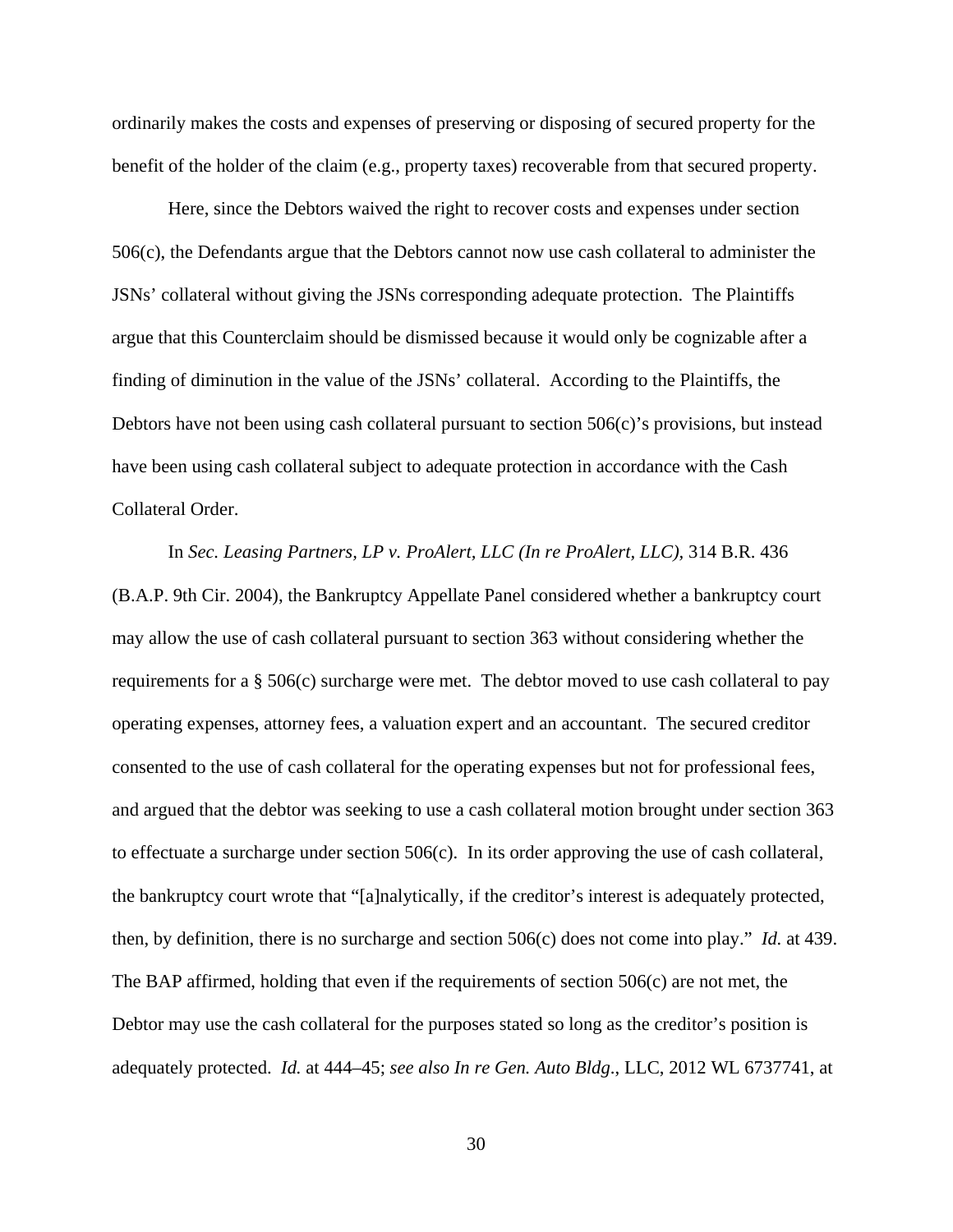\*2 (Bankr. D. Or. Dec. 28, 2012) ("Debtor seeks to pay its appraiser from [the lender's] cash collateral, which is governed by § 363, not § 506(c). Section 363 requires adequate protection, not benefit to the creditor.") (internal citation omitted); *In re Coventry Commons Assocs.,* 149 B.R. 109, 114 (Bankr. E.D. Mich. 1992) ("[U]se of [creditor's] cash collateral to pay the debtor's professional fees does not constitute a surcharge. The debtor is not asking [creditor] to pay for the debtor's professional fees. If [creditor's] interest is adequately protected, then by definition there will be no impairment of [creditor's] interest in the nature of a surcharge, or of any other nature.").

The Defendants argue that *In re ProAlert* undermines the Plaintiffs' theory because in that case, the court stated that the "use of cash collateral . . . may be allowed over the objection of the secured creditor so long as the creditor's interest is adequately protected." 314 B.R. at 439. According to the Defendants, this means that the Debtors can either use cash collateral while providing adequate protection liens corresponding to any diminution in value, or file a motion seeking to surcharge the JSNs under section 506(c), which the Debtors waived the right to do. But this argument assumes a premise that the Court rejects in this opinion—namely that the JSNs are entitled to further adequate protection liens even though they are protected by the terms of the Cash Collateral Order. Since the Court has found that the JSNs are adequately protected so long as the Debtors only use cash collateral pursuant to the Cash Collateral Order, "by definition, there is no surcharge and section 506(c) does not come into play." *Id.*

Since the JSNs may demonstrate that the value of their collateral has diminished, entitling them to an adequate protection claim, the JSNs may bring this Counterclaim at a later date. But as of now, the Counterclaim is premature. Accordingly, the Court **GRANTS** the motion to dismiss Counterclaim Twenty-seven and **DISMISSES** that Counterclaim without prejudice.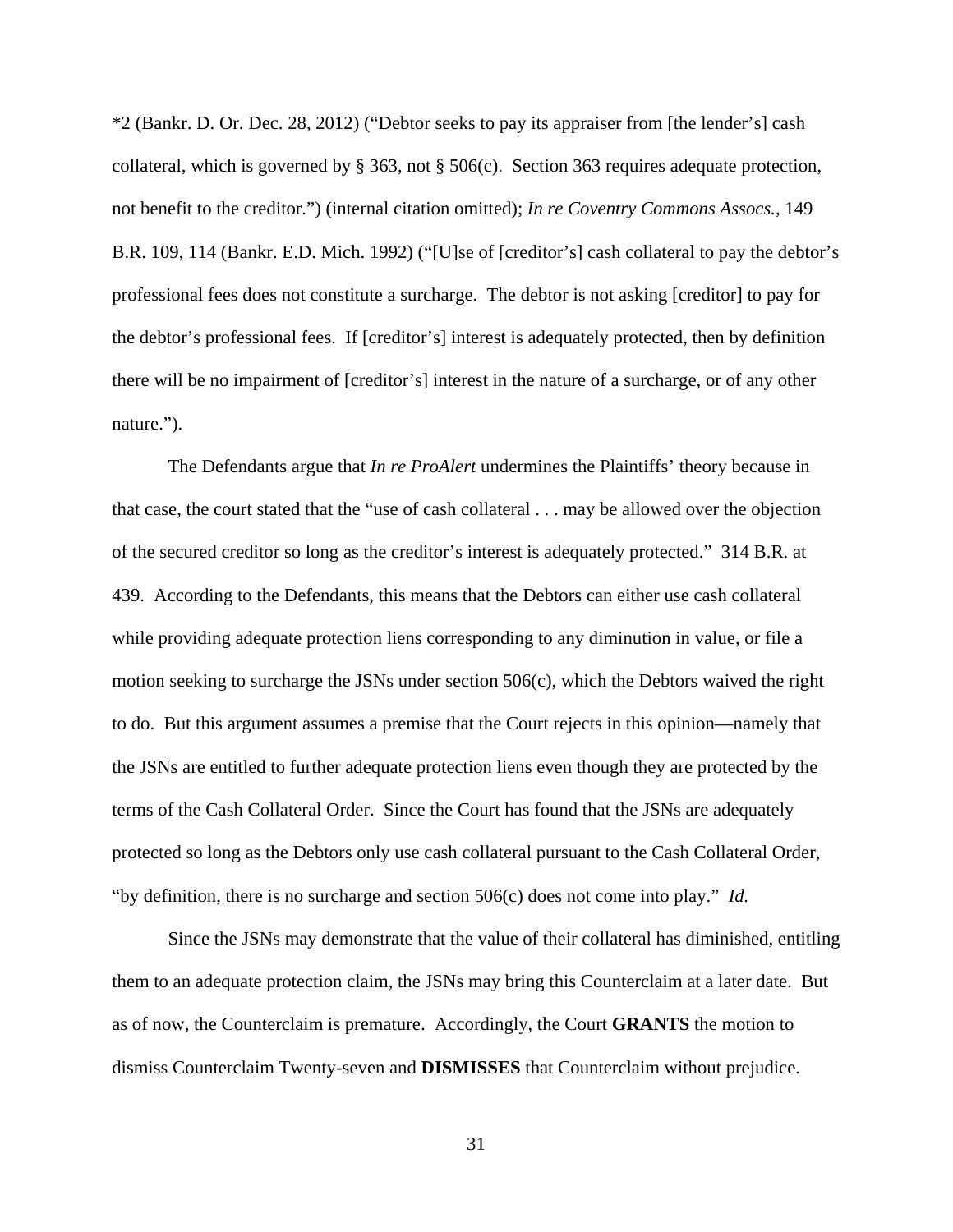Issues regarding a 506(c) surcharge are not ripe for determination. And since Counterclaim Thirty relates to the use of cash collateral for administrative expenses, the Court **DISMISSES** that Counterclaim without prejudice as well.

## *5. Counterclaims Relating to Default Interest Rates Are Not Ripe for Determination*

Counterclaims Five and Six seek declarations that (1) the JSNs' collateral is sufficient to pay all interest at the default rate, and (2) the JSNs are entitled to postpetition interest at the default rate. These Counterclaims seek relief that would only be applicable if the Court finds that the JSNs are oversecured. The Plaintiffs challenge these claims on various grounds. Since the Court has not yet determined whether the JSNs are oversecured, the merits of these Counterclaims are not yet ripe for determination. The Court therefore **DENIES** the motion to dismiss Counterclaims Five and Six without prejudice. The Plaintiffs may renew their dismissal motion if the Court finds that the JSNs are not oversecured.

#### **III. CONCLUSION**

#### **A. The Claim Motion**

The Defendants' Claim Motion is premature. The Court will decide the issues that the Claim Motion raises on a full evidentiary record. The Defendants' Motion to dismiss Counts Three and Five is **DENIED** without prejudice.

#### **B. Counterclaim Motion**

The Plaintiffs challenged fourteen of the Defendants' Counterclaims. Some of these challenges have merit, while others are premature. And some Counterclaims do not state a cause for relief at this time, but they may do so if brought at a later date. The Court therefore grants the following relief: